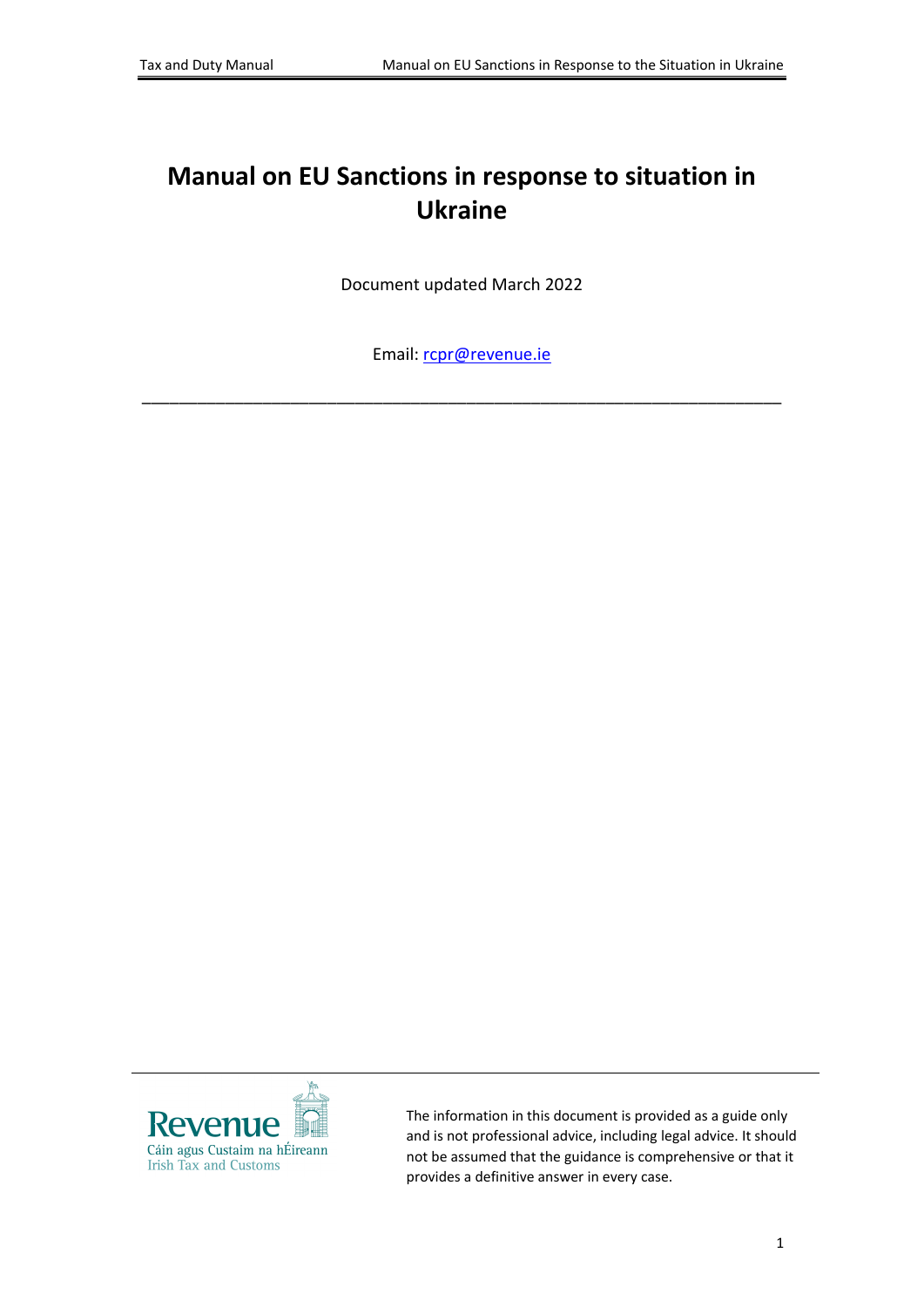#### **Table of Contents**

| 3 <sup>7</sup> | Action to be taken in respect of sanctions on Donetsk and Luhansk 4 |  |  |
|----------------|---------------------------------------------------------------------|--|--|
|                |                                                                     |  |  |
| 5 <sub>1</sub> |                                                                     |  |  |
|                |                                                                     |  |  |
|                |                                                                     |  |  |
|                | Appendix 1 List of goods and technology referred to in Article 45   |  |  |
|                |                                                                     |  |  |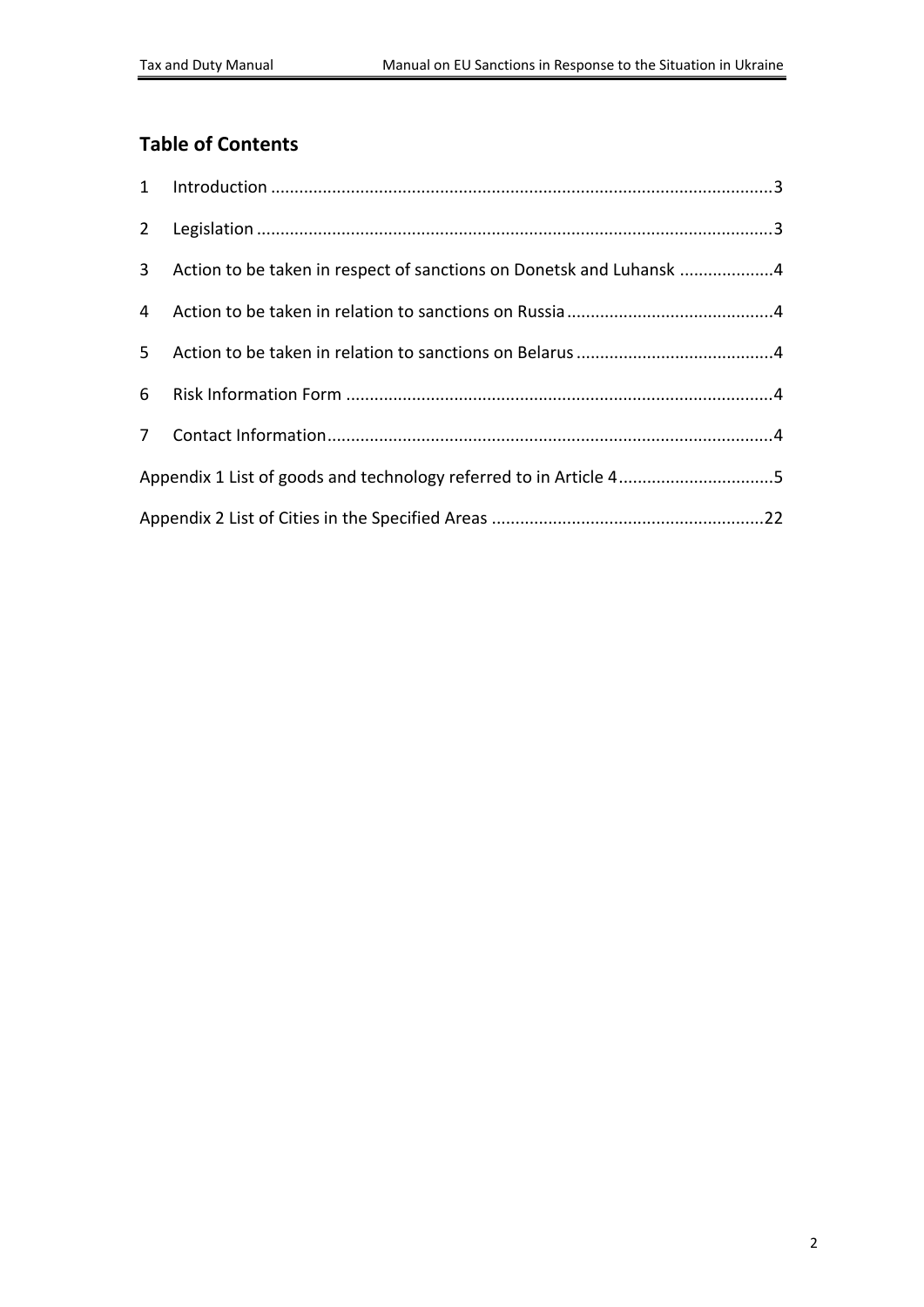#### <span id="page-2-0"></span>1 Introduction

The Department of Enterprise, Trade and Employment (DETE) is the competent authority in Ireland with responsibility for implementing the various measures that have been adopted concerning trade sanctions.

In response to the ongoing situation in Ukraine the EU has introduced a number of restrictive measures in relation to the Donetsk and Luhansk oblasts of Ukraine, Russia and Belarus. The overall sanctions packages comprise targeted restrictive measures on a number of individuals and entities, restrictions on economic relations with the Donetsk and Luhansk oblasts, financial restrictions against Russia and a number of import and export prohibitions in relation to Russia and Belarus.

Revenue's Customs Service assists DETE in the control of imports and exports subject to these measures and have implemented customs controls to give effect to these measures.

### <span id="page-2-1"></span>2 Legislation

The full list of items to which the restrictions apply is specified in the EU Regulations:

[Council](https://eur-lex.europa.eu/legal-content/EN/TXT/PDF/?uri=OJ:L:2022:042I:FULL&from=EN) [Regulation](https://eur-lex.europa.eu/legal-content/EN/TXT/PDF/?uri=OJ:L:2022:042I:FULL&from=EN) [\(EU\)](https://eur-lex.europa.eu/legal-content/EN/TXT/PDF/?uri=OJ:L:2022:042I:FULL&from=EN) [2022/263](https://eur-lex.europa.eu/legal-content/EN/TXT/PDF/?uri=OJ:L:2022:042I:FULL&from=EN) [of](https://eur-lex.europa.eu/legal-content/EN/TXT/PDF/?uri=OJ:L:2022:042I:FULL&from=EN) [23](https://eur-lex.europa.eu/legal-content/EN/TXT/PDF/?uri=OJ:L:2022:042I:FULL&from=EN) [February](https://eur-lex.europa.eu/legal-content/EN/TXT/PDF/?uri=OJ:L:2022:042I:FULL&from=EN) [2022](https://eur-lex.europa.eu/legal-content/EN/TXT/PDF/?uri=OJ:L:2022:042I:FULL&from=EN) [concerning](https://eur-lex.europa.eu/legal-content/EN/TXT/PDF/?uri=OJ:L:2022:042I:FULL&from=EN) [restrictive](https://eur-lex.europa.eu/legal-content/EN/TXT/PDF/?uri=OJ:L:2022:042I:FULL&from=EN) [measures](https://eur-lex.europa.eu/legal-content/EN/TXT/PDF/?uri=OJ:L:2022:042I:FULL&from=EN) [in](https://eur-lex.europa.eu/legal-content/EN/TXT/PDF/?uri=OJ:L:2022:042I:FULL&from=EN) [response](https://eur-lex.europa.eu/legal-content/EN/TXT/PDF/?uri=OJ:L:2022:042I:FULL&from=EN) [to](https://eur-lex.europa.eu/legal-content/EN/TXT/PDF/?uri=OJ:L:2022:042I:FULL&from=EN) [the](https://eur-lex.europa.eu/legal-content/EN/TXT/PDF/?uri=OJ:L:2022:042I:FULL&from=EN) [recognition](https://eur-lex.europa.eu/legal-content/EN/TXT/PDF/?uri=OJ:L:2022:042I:FULL&from=EN) [of](https://eur-lex.europa.eu/legal-content/EN/TXT/PDF/?uri=OJ:L:2022:042I:FULL&from=EN) [the](https://eur-lex.europa.eu/legal-content/EN/TXT/PDF/?uri=OJ:L:2022:042I:FULL&from=EN) [non-government](https://eur-lex.europa.eu/legal-content/EN/TXT/PDF/?uri=OJ:L:2022:042I:FULL&from=EN) [controlled](https://eur-lex.europa.eu/legal-content/EN/TXT/PDF/?uri=OJ:L:2022:042I:FULL&from=EN) [areas](https://eur-lex.europa.eu/legal-content/EN/TXT/PDF/?uri=OJ:L:2022:042I:FULL&from=EN) [of](https://eur-lex.europa.eu/legal-content/EN/TXT/PDF/?uri=OJ:L:2022:042I:FULL&from=EN) [the](https://eur-lex.europa.eu/legal-content/EN/TXT/PDF/?uri=OJ:L:2022:042I:FULL&from=EN) [Donetsk](https://eur-lex.europa.eu/legal-content/EN/TXT/PDF/?uri=OJ:L:2022:042I:FULL&from=EN) [and](https://eur-lex.europa.eu/legal-content/EN/TXT/PDF/?uri=OJ:L:2022:042I:FULL&from=EN) [Luhansk](https://eur-lex.europa.eu/legal-content/EN/TXT/PDF/?uri=OJ:L:2022:042I:FULL&from=EN) [oblasts](https://eur-lex.europa.eu/legal-content/EN/TXT/PDF/?uri=OJ:L:2022:042I:FULL&from=EN) [of](https://eur-lex.europa.eu/legal-content/EN/TXT/PDF/?uri=OJ:L:2022:042I:FULL&from=EN) [Ukraine](https://eur-lex.europa.eu/legal-content/EN/TXT/PDF/?uri=OJ:L:2022:042I:FULL&from=EN) [and](https://eur-lex.europa.eu/legal-content/EN/TXT/PDF/?uri=OJ:L:2022:042I:FULL&from=EN) [the](https://eur-lex.europa.eu/legal-content/EN/TXT/PDF/?uri=OJ:L:2022:042I:FULL&from=EN) [ordering](https://eur-lex.europa.eu/legal-content/EN/TXT/PDF/?uri=OJ:L:2022:042I:FULL&from=EN) [of](https://eur-lex.europa.eu/legal-content/EN/TXT/PDF/?uri=OJ:L:2022:042I:FULL&from=EN) [Russian](https://eur-lex.europa.eu/legal-content/EN/TXT/PDF/?uri=OJ:L:2022:042I:FULL&from=EN) [armed](https://eur-lex.europa.eu/legal-content/EN/TXT/PDF/?uri=OJ:L:2022:042I:FULL&from=EN) [forces](https://eur-lex.europa.eu/legal-content/EN/TXT/PDF/?uri=OJ:L:2022:042I:FULL&from=EN) [into](https://eur-lex.europa.eu/legal-content/EN/TXT/PDF/?uri=OJ:L:2022:042I:FULL&from=EN) [those](https://eur-lex.europa.eu/legal-content/EN/TXT/PDF/?uri=OJ:L:2022:042I:FULL&from=EN) [areas](https://eur-lex.europa.eu/legal-content/EN/TXT/PDF/?uri=OJ:L:2022:042I:FULL&from=EN)

[COUNCIL](https://eur-lex.europa.eu/legal-content/EN/TXT/PDF/?uri=CELEX:32022R0328) [REGULATION](https://eur-lex.europa.eu/legal-content/EN/TXT/PDF/?uri=CELEX:32022R0328) [\(EU\)](https://eur-lex.europa.eu/legal-content/EN/TXT/PDF/?uri=CELEX:32022R0328) [2022/328](https://eur-lex.europa.eu/legal-content/EN/TXT/PDF/?uri=CELEX:32022R0328) [of](https://eur-lex.europa.eu/legal-content/EN/TXT/PDF/?uri=CELEX:32022R0328) [25](https://eur-lex.europa.eu/legal-content/EN/TXT/PDF/?uri=CELEX:32022R0328) [February](https://eur-lex.europa.eu/legal-content/EN/TXT/PDF/?uri=CELEX:32022R0328) [2022](https://eur-lex.europa.eu/legal-content/EN/TXT/PDF/?uri=CELEX:32022R0328) [amending](https://eur-lex.europa.eu/legal-content/EN/TXT/PDF/?uri=CELEX:32022R0328) [Regulation](https://eur-lex.europa.eu/legal-content/EN/TXT/PDF/?uri=CELEX:32022R0328) [\(EU\)](https://eur-lex.europa.eu/legal-content/EN/TXT/PDF/?uri=CELEX:32022R0328) [No](https://eur-lex.europa.eu/legal-content/EN/TXT/PDF/?uri=CELEX:32022R0328) [833/2014](https://eur-lex.europa.eu/legal-content/EN/TXT/PDF/?uri=CELEX:32022R0328) [concerning](https://eur-lex.europa.eu/legal-content/EN/TXT/PDF/?uri=CELEX:32022R0328) [restrictive](https://eur-lex.europa.eu/legal-content/EN/TXT/PDF/?uri=CELEX:32022R0328) [measures](https://eur-lex.europa.eu/legal-content/EN/TXT/PDF/?uri=CELEX:32022R0328) [in](https://eur-lex.europa.eu/legal-content/EN/TXT/PDF/?uri=CELEX:32022R0328) [view](https://eur-lex.europa.eu/legal-content/EN/TXT/PDF/?uri=CELEX:32022R0328) [of](https://eur-lex.europa.eu/legal-content/EN/TXT/PDF/?uri=CELEX:32022R0328) [Russia's](https://eur-lex.europa.eu/legal-content/EN/TXT/PDF/?uri=CELEX:32022R0328) [actions](https://eur-lex.europa.eu/legal-content/EN/TXT/PDF/?uri=CELEX:32022R0328) [destabilising](https://eur-lex.europa.eu/legal-content/EN/TXT/PDF/?uri=CELEX:32022R0328) [the](https://eur-lex.europa.eu/legal-content/EN/TXT/PDF/?uri=CELEX:32022R0328) [situation](https://eur-lex.europa.eu/legal-content/EN/TXT/PDF/?uri=CELEX:32022R0328) [in](https://eur-lex.europa.eu/legal-content/EN/TXT/PDF/?uri=CELEX:32022R0328) [Ukraine](https://eur-lex.europa.eu/legal-content/EN/TXT/PDF/?uri=CELEX:32022R0328)

[COUNCIL](https://eur-lex.europa.eu/legal-content/EN/TXT/PDF/?uri=CELEX:32022R0355) [REGULATION](https://eur-lex.europa.eu/legal-content/EN/TXT/PDF/?uri=CELEX:32022R0355) [\(EU\)](https://eur-lex.europa.eu/legal-content/EN/TXT/PDF/?uri=CELEX:32022R0355) [2022/355](https://eur-lex.europa.eu/legal-content/EN/TXT/PDF/?uri=CELEX:32022R0355) [of](https://eur-lex.europa.eu/legal-content/EN/TXT/PDF/?uri=CELEX:32022R0355) [02](https://eur-lex.europa.eu/legal-content/EN/TXT/PDF/?uri=CELEX:32022R0355) [March](https://eur-lex.europa.eu/legal-content/EN/TXT/PDF/?uri=CELEX:32022R0355) [2022](https://eur-lex.europa.eu/legal-content/EN/TXT/PDF/?uri=CELEX:32022R0355) [amending](https://eur-lex.europa.eu/legal-content/EN/TXT/PDF/?uri=CELEX:32022R0355) [Regulation](https://eur-lex.europa.eu/legal-content/EN/TXT/PDF/?uri=CELEX:32022R0355) [\(EC\)](https://eur-lex.europa.eu/legal-content/EN/TXT/PDF/?uri=CELEX:32022R0355) [No](https://eur-lex.europa.eu/legal-content/EN/TXT/PDF/?uri=CELEX:32022R0355) [765/2006](https://eur-lex.europa.eu/legal-content/EN/TXT/PDF/?uri=CELEX:32022R0355) [concerning](https://eur-lex.europa.eu/legal-content/EN/TXT/PDF/?uri=CELEX:32022R0355) [restrictive](https://eur-lex.europa.eu/legal-content/EN/TXT/PDF/?uri=CELEX:32022R0355) [measures](https://eur-lex.europa.eu/legal-content/EN/TXT/PDF/?uri=CELEX:32022R0355) [in](https://eur-lex.europa.eu/legal-content/EN/TXT/PDF/?uri=CELEX:32022R0355) [view](https://eur-lex.europa.eu/legal-content/EN/TXT/PDF/?uri=CELEX:32022R0355) [of](https://eur-lex.europa.eu/legal-content/EN/TXT/PDF/?uri=CELEX:32022R0355) [the](https://eur-lex.europa.eu/legal-content/EN/TXT/PDF/?uri=CELEX:32022R0355) [situation](https://eur-lex.europa.eu/legal-content/EN/TXT/PDF/?uri=CELEX:32022R0355) [in](https://eur-lex.europa.eu/legal-content/EN/TXT/PDF/?uri=CELEX:32022R0355) [Belarus](https://eur-lex.europa.eu/legal-content/EN/TXT/PDF/?uri=CELEX:32022R0355)

[COUNCIL](https://eur-lex.europa.eu/legal-content/EN/TXT/PDF/?uri=CELEX:32022R0394&from=EN) [REGULATION](https://eur-lex.europa.eu/legal-content/EN/TXT/PDF/?uri=CELEX:32022R0394&from=EN) [\(EU\)](https://eur-lex.europa.eu/legal-content/EN/TXT/PDF/?uri=CELEX:32022R0394&from=EN) [2022/394](https://eur-lex.europa.eu/legal-content/EN/TXT/PDF/?uri=CELEX:32022R0394&from=EN) [of](https://eur-lex.europa.eu/legal-content/EN/TXT/PDF/?uri=CELEX:32022R0394&from=EN) [09](https://eur-lex.europa.eu/legal-content/EN/TXT/PDF/?uri=CELEX:32022R0394&from=EN) [March](https://eur-lex.europa.eu/legal-content/EN/TXT/PDF/?uri=CELEX:32022R0394&from=EN) [2022](https://eur-lex.europa.eu/legal-content/EN/TXT/PDF/?uri=CELEX:32022R0394&from=EN) [amending](https://eur-lex.europa.eu/legal-content/EN/TXT/PDF/?uri=CELEX:32022R0394&from=EN) [Regulation](https://eur-lex.europa.eu/legal-content/EN/TXT/PDF/?uri=CELEX:32022R0394&from=EN) [\(EU\)](https://eur-lex.europa.eu/legal-content/EN/TXT/PDF/?uri=CELEX:32022R0394&from=EN) [No](https://eur-lex.europa.eu/legal-content/EN/TXT/PDF/?uri=CELEX:32022R0394&from=EN) [833/2014](https://eur-lex.europa.eu/legal-content/EN/TXT/PDF/?uri=CELEX:32022R0394&from=EN) [concerning](https://eur-lex.europa.eu/legal-content/EN/TXT/PDF/?uri=CELEX:32022R0394&from=EN) [restrictive](https://eur-lex.europa.eu/legal-content/EN/TXT/PDF/?uri=CELEX:32022R0394&from=EN) [measures](https://eur-lex.europa.eu/legal-content/EN/TXT/PDF/?uri=CELEX:32022R0394&from=EN) [in](https://eur-lex.europa.eu/legal-content/EN/TXT/PDF/?uri=CELEX:32022R0394&from=EN) [view](https://eur-lex.europa.eu/legal-content/EN/TXT/PDF/?uri=CELEX:32022R0394&from=EN) [of](https://eur-lex.europa.eu/legal-content/EN/TXT/PDF/?uri=CELEX:32022R0394&from=EN) [Russia's](https://eur-lex.europa.eu/legal-content/EN/TXT/PDF/?uri=CELEX:32022R0394&from=EN) [actions](https://eur-lex.europa.eu/legal-content/EN/TXT/PDF/?uri=CELEX:32022R0394&from=EN) [in](https://eur-lex.europa.eu/legal-content/EN/TXT/PDF/?uri=CELEX:32022R0394&from=EN) [Ukraine.](https://eur-lex.europa.eu/legal-content/EN/TXT/PDF/?uri=CELEX:32022R0394&from=EN) 

[COUNCIL](https://eur-lex.europa.eu/legal-content/EN/TXT/PDF/?uri=CELEX:32022R0398&qid=1647009917380&from=EN) [REGULATION](https://eur-lex.europa.eu/legal-content/EN/TXT/PDF/?uri=CELEX:32022R0398&qid=1647009917380&from=EN) [\(EU\)](https://eur-lex.europa.eu/legal-content/EN/TXT/PDF/?uri=CELEX:32022R0398&qid=1647009917380&from=EN) [2022/398](https://eur-lex.europa.eu/legal-content/EN/TXT/PDF/?uri=CELEX:32022R0398&qid=1647009917380&from=EN) [of](https://eur-lex.europa.eu/legal-content/EN/TXT/PDF/?uri=CELEX:32022R0398&qid=1647009917380&from=EN) [9](https://eur-lex.europa.eu/legal-content/EN/TXT/PDF/?uri=CELEX:32022R0398&qid=1647009917380&from=EN) [March](https://eur-lex.europa.eu/legal-content/EN/TXT/PDF/?uri=CELEX:32022R0398&qid=1647009917380&from=EN) [2022](https://eur-lex.europa.eu/legal-content/EN/TXT/PDF/?uri=CELEX:32022R0398&qid=1647009917380&from=EN) [amending](https://eur-lex.europa.eu/legal-content/EN/TXT/PDF/?uri=CELEX:32022R0398&qid=1647009917380&from=EN) [Regulation](https://eur-lex.europa.eu/legal-content/EN/TXT/PDF/?uri=CELEX:32022R0398&qid=1647009917380&from=EN) [\(EC\)](https://eur-lex.europa.eu/legal-content/EN/TXT/PDF/?uri=CELEX:32022R0398&qid=1647009917380&from=EN) [No](https://eur-lex.europa.eu/legal-content/EN/TXT/PDF/?uri=CELEX:32022R0398&qid=1647009917380&from=EN) [765/2006 concerning](https://eur-lex.europa.eu/legal-content/EN/TXT/PDF/?uri=CELEX:32022R0398&qid=1647009917380&from=EN) [restrictive](https://eur-lex.europa.eu/legal-content/EN/TXT/PDF/?uri=CELEX:32022R0398&qid=1647009917380&from=EN) [measures](https://eur-lex.europa.eu/legal-content/EN/TXT/PDF/?uri=CELEX:32022R0398&qid=1647009917380&from=EN) [in](https://eur-lex.europa.eu/legal-content/EN/TXT/PDF/?uri=CELEX:32022R0398&qid=1647009917380&from=EN) [view](https://eur-lex.europa.eu/legal-content/EN/TXT/PDF/?uri=CELEX:32022R0398&qid=1647009917380&from=EN) [of](https://eur-lex.europa.eu/legal-content/EN/TXT/PDF/?uri=CELEX:32022R0398&qid=1647009917380&from=EN) [the](https://eur-lex.europa.eu/legal-content/EN/TXT/PDF/?uri=CELEX:32022R0398&qid=1647009917380&from=EN) [situation](https://eur-lex.europa.eu/legal-content/EN/TXT/PDF/?uri=CELEX:32022R0398&qid=1647009917380&from=EN) [in](https://eur-lex.europa.eu/legal-content/EN/TXT/PDF/?uri=CELEX:32022R0398&qid=1647009917380&from=EN) [Belarus](https://eur-lex.europa.eu/legal-content/EN/TXT/PDF/?uri=CELEX:32022R0398&qid=1647009917380&from=EN) [and](https://eur-lex.europa.eu/legal-content/EN/TXT/PDF/?uri=CELEX:32022R0398&qid=1647009917380&from=EN) [the](https://eur-lex.europa.eu/legal-content/EN/TXT/PDF/?uri=CELEX:32022R0398&qid=1647009917380&from=EN) [involvement](https://eur-lex.europa.eu/legal-content/EN/TXT/PDF/?uri=CELEX:32022R0398&qid=1647009917380&from=EN) [of](https://eur-lex.europa.eu/legal-content/EN/TXT/PDF/?uri=CELEX:32022R0398&qid=1647009917380&from=EN) [Belarus](https://eur-lex.europa.eu/legal-content/EN/TXT/PDF/?uri=CELEX:32022R0398&qid=1647009917380&from=EN) [in](https://eur-lex.europa.eu/legal-content/EN/TXT/PDF/?uri=CELEX:32022R0398&qid=1647009917380&from=EN) [the](https://eur-lex.europa.eu/legal-content/EN/TXT/PDF/?uri=CELEX:32022R0398&qid=1647009917380&from=EN) [Russian](https://eur-lex.europa.eu/legal-content/EN/TXT/PDF/?uri=CELEX:32022R0398&qid=1647009917380&from=EN) [aggression](https://eur-lex.europa.eu/legal-content/EN/TXT/PDF/?uri=CELEX:32022R0398&qid=1647009917380&from=EN) [against](https://eur-lex.europa.eu/legal-content/EN/TXT/PDF/?uri=CELEX:32022R0398&qid=1647009917380&from=EN) [Ukraine](https://eur-lex.europa.eu/legal-content/EN/TXT/PDF/?uri=CELEX:32022R0398&qid=1647009917380&from=EN)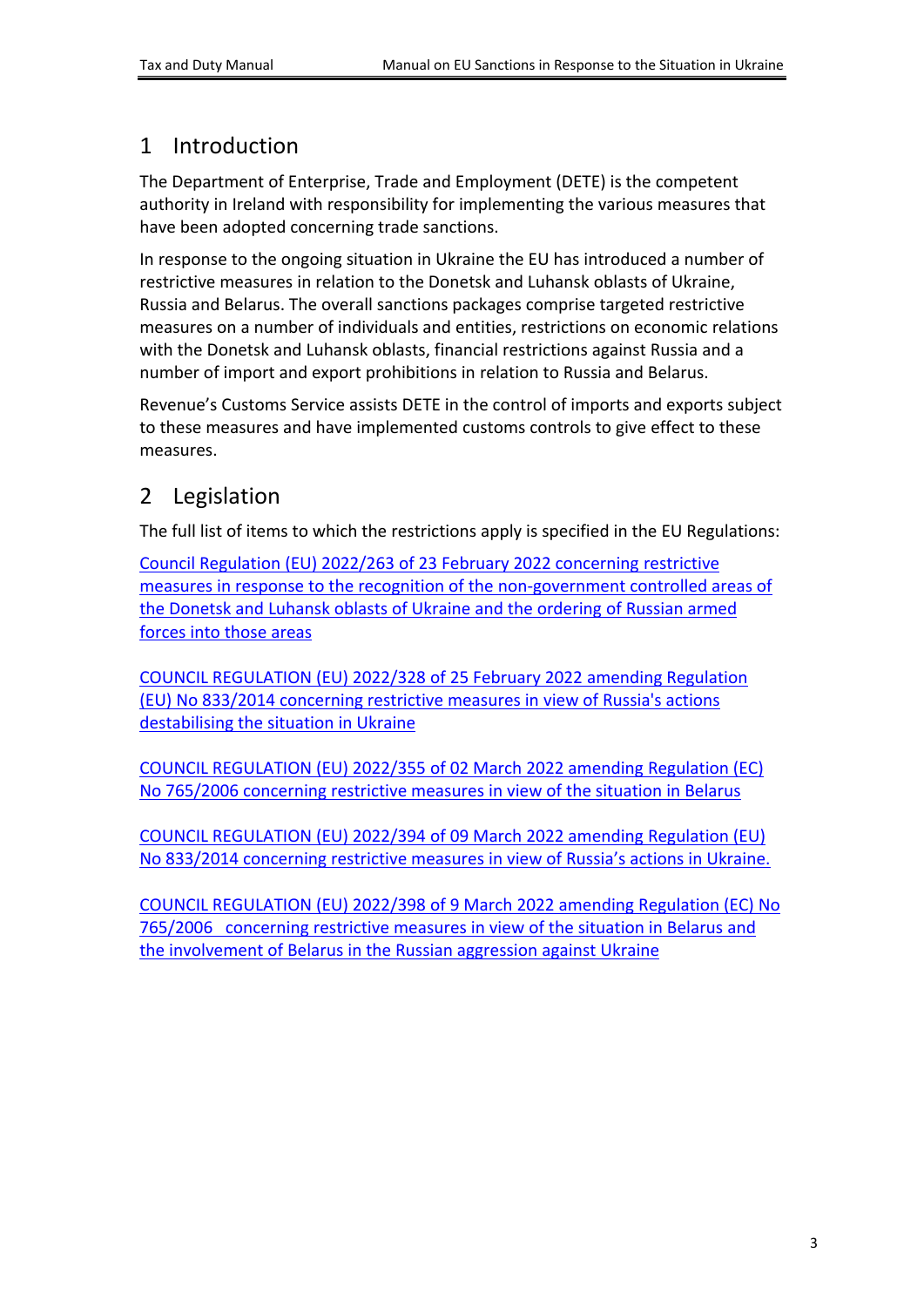## <span id="page-3-0"></span>3 Action to be taken in respect of sanctions on Donetsk and Luhansk

The following material is either exempt from or not required to be published under the Freedom of Information Act 2014.

[…]

### <span id="page-3-1"></span>4 Action to be taken in relation to sanctions on Russia

The following material is either exempt from or not required to be published under the Freedom of Information Act 2014.

[…]

### <span id="page-3-2"></span>5 Action to be taken in relation to sanctions on Belarus

The following material is either exempt from or not required to be published under the Freedom of Information Act 2014.

[…]

### <span id="page-3-3"></span>6 Risk Information Form

The following material is either exempt from or not required to be published under the Freedom of Information Act 2014.

[…]

#### <span id="page-3-4"></span>7 Contact Information

All further queries should be directed to:

Prohibitions and Restrictions Unit

Email: [rcpr@revenue.ie](mailto:rcpr@revenue.ie)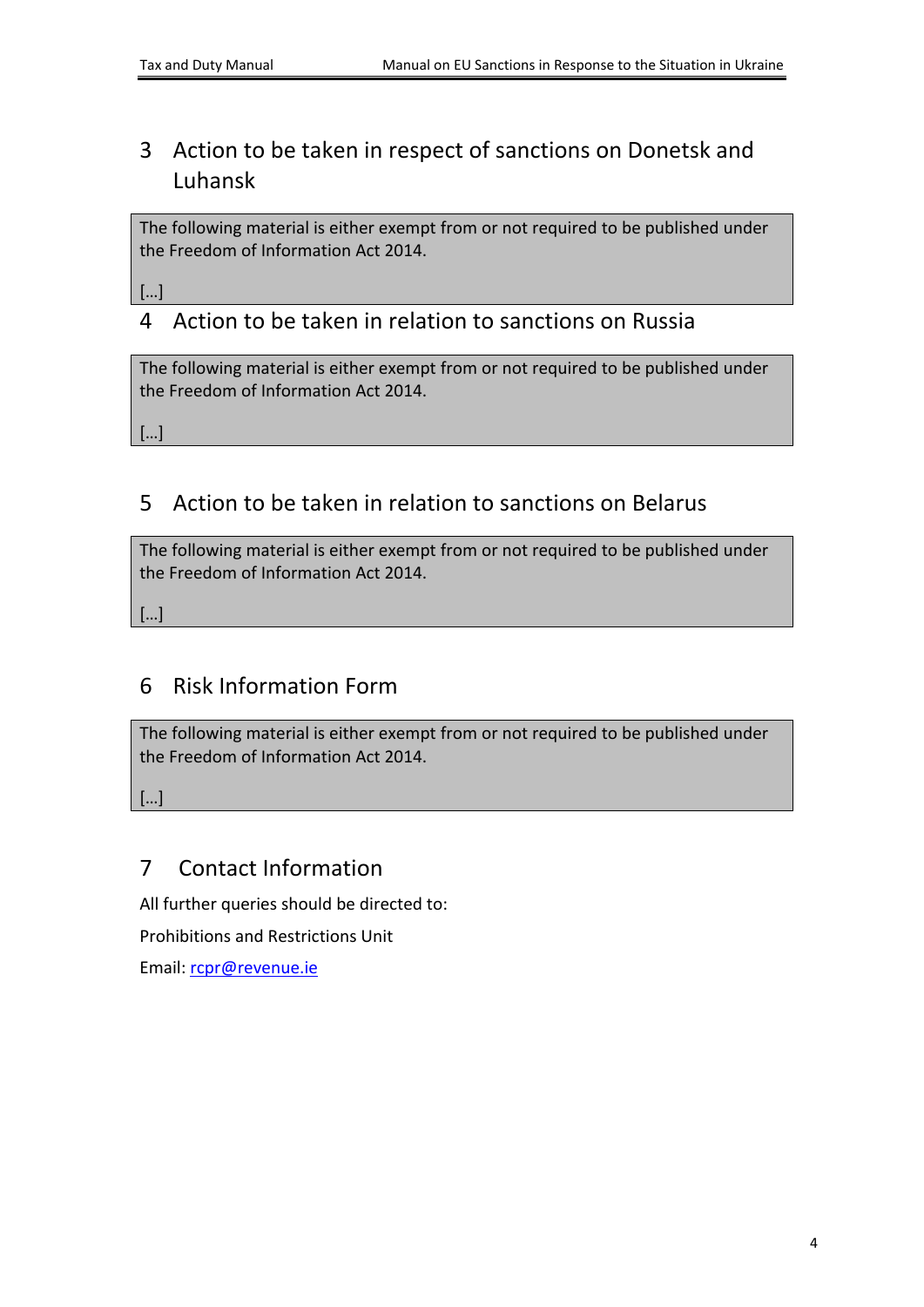# <span id="page-4-0"></span>Appendix 1 List of goods and technology referred to in Article 4

| Chapter/CN code | Product description                                                                                                                                                                                                           |
|-----------------|-------------------------------------------------------------------------------------------------------------------------------------------------------------------------------------------------------------------------------|
| Chapter 25      | SALT; SULPHUR; EARTHS AND STONE; PLASTERING MATERIALS, LIME AND<br><b>CEMENT</b>                                                                                                                                              |
| Chapter 26      | ORES, SLAG AND ASH                                                                                                                                                                                                            |
| Chapter 27      | MINERAL FUELS, MINERAL OILS AND PRODUCTS OF THEIR DISTILLATION;<br>BITUMINOUS SUBSTANCES; MINERAL WAXES                                                                                                                       |
| Chapter 28      | <b>INORGANIC CHEMICALS; ORGANIC OR INORGANIC COMPOUNDS OF PRECIOUS</b><br>METALS, OF RARE-EARTH METALS, OF RADIOACTIVE ELEMENTS OR OF<br><b>ISOTOPES</b>                                                                      |
| Chapter 29      | <b>ORGANIC CHEMICALS</b>                                                                                                                                                                                                      |
| 3824            | Prepared binders for foundry moulds or cores; chemical products and<br>preparations of the chemical or allied industries (including those consisting of<br>mixtures of natural products), not elsewhere specified or included |
| 3826 00         | Biodiesel and mixtures thereof, not containing or containing less than 70 % by<br>weight of petroleum oils or oils obtained from bituminous minerals                                                                          |
| Chapter 72      | Iron and steel                                                                                                                                                                                                                |
| Chapter 73      | Articles of iron or steel                                                                                                                                                                                                     |
| Chapter 74      | Copper and articles thereof                                                                                                                                                                                                   |
| Chapter 75      | Nickel and articles thereof                                                                                                                                                                                                   |
| Chapter 76      | Aluminium and articles thereof                                                                                                                                                                                                |
| Chapter 78      | Lead and articles thereof                                                                                                                                                                                                     |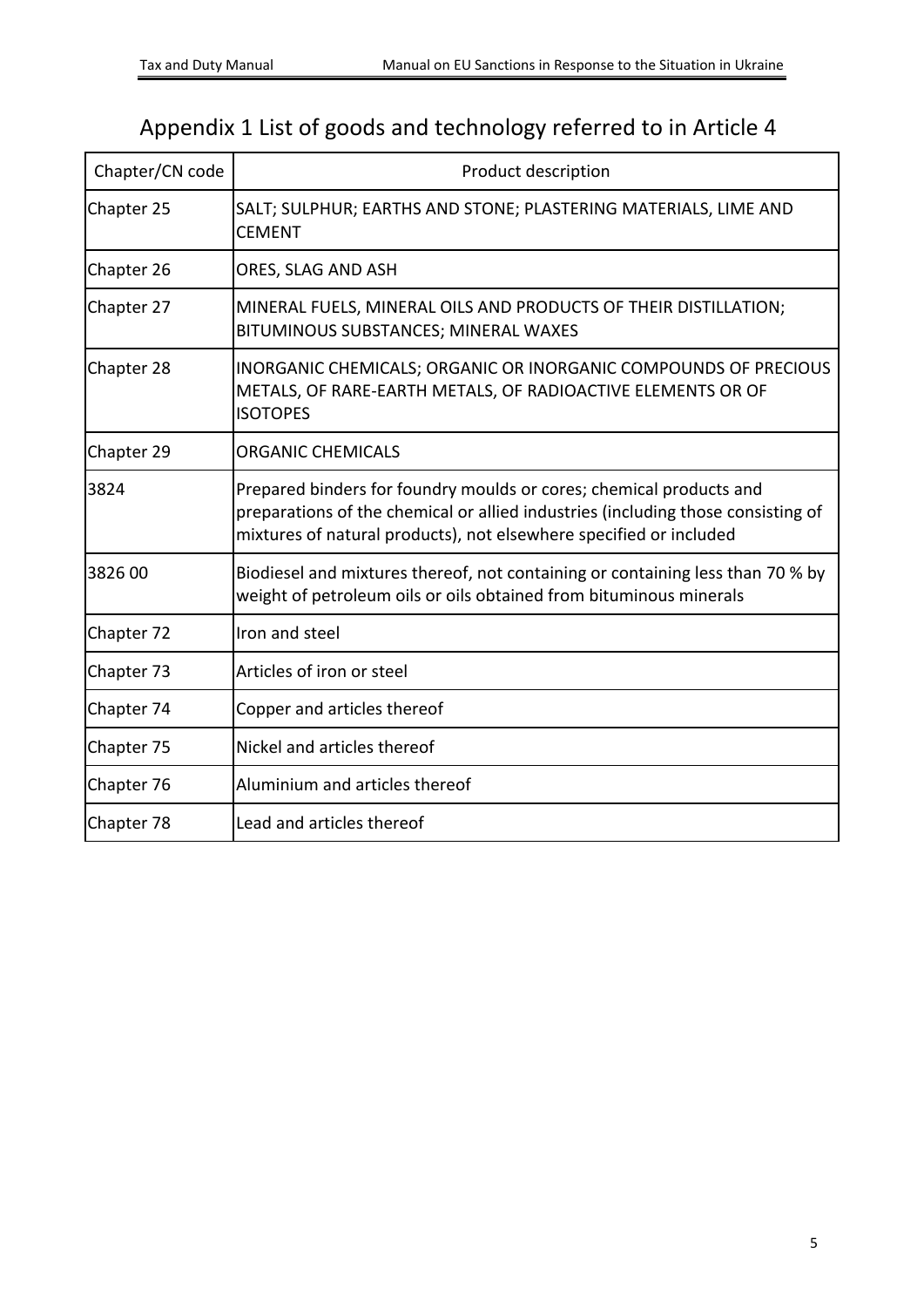| Chapter/CN code | Product description                                                                                                                                                                          |
|-----------------|----------------------------------------------------------------------------------------------------------------------------------------------------------------------------------------------|
| Chapter 79      | Zinc and articles thereof                                                                                                                                                                    |
| Chapter 80      | Tin and articles thereof                                                                                                                                                                     |
| Chapter 81      | Other base metals; cermets; articles thereof                                                                                                                                                 |
| 8207 13 00      | ROCK-DRILLING OR EARTH-BORING TOOLS, INTERCHANGEABLE, WITH<br>WORKING PARTS OF SINTERED METAL CARBIDES OR CERMETS                                                                            |
| 8207 19 10      | ROCK-DRILLING OR EARTH-BORING TOOLS, INTERCHANGEABLE, WITH<br>WORKING PARTS OF DIAMOND OR AGGLOMERATED DIAMOND                                                                               |
| 8401            | Nuclear reactors; fuel elements (cartridges), non-irradiated, for nuclear<br>reactors; machinery and apparatus for isotopic separation:                                                      |
| 8402            | Steam or other vapour generating boilers (other than central heating hot water<br>boilers capable also of producing low pressure steam); superheated water<br>boilers:                       |
| 8403            | Central heating boilers other than those of heading 8402                                                                                                                                     |
| 8404            | Auxiliary plant for use with boilers of heading 8402 or 8403 (for example,<br>economisers, superheaters, soot removers, gas recoverers); condensers for<br>steam or other vapour power units |
| 8405            | Producer gas or water gas generators, with or without their purifiers; acetylene<br>gas generators and similar water process gas generators, with or without their<br>purifiers              |
| 8406            | Steam turbines and other vapour turbines:                                                                                                                                                    |
| 8407            | Spark-ignition reciprocating or rotary internal combustion piston engines                                                                                                                    |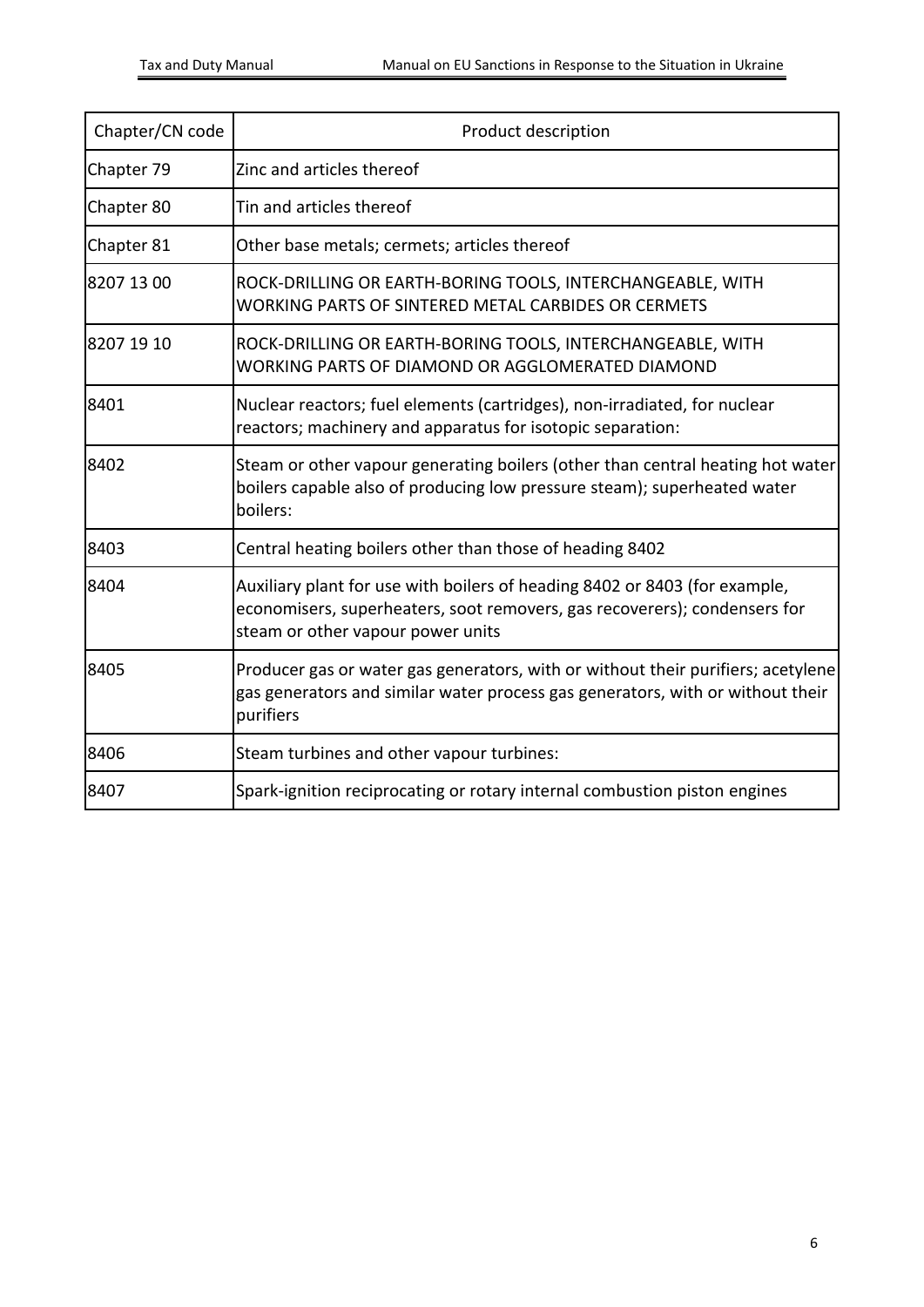| Chapter/CN code | Product description                                                                                                                                                                                  |
|-----------------|------------------------------------------------------------------------------------------------------------------------------------------------------------------------------------------------------|
| 8408            | Compression-ignition internal combustion piston engines (diesel or semidiesel<br>engines):                                                                                                           |
| 8409            | Parts suitable for use solely or principally with the engines of heading 8407 or<br>8408                                                                                                             |
| 8410            | Hydraulic turbines, water wheels, and regulators therefor                                                                                                                                            |
| 8411            | Turbojets, turbopropellers and other gas turbines                                                                                                                                                    |
| 8412            | Other engines and motors                                                                                                                                                                             |
| 8413            | Pumps for liquids, whether or not fitted with a measuring device; liquid<br>elevators                                                                                                                |
| 8414            | Air or vacuum pumps, air or other gas compressors and fans; ventilating or<br>recycling hoods incorporating a fan, whether or not fitted with filters                                                |
| 8415            | Air-conditioning machines, comprising a motor-driven fan and elements for<br>changing the temperature and humidity, including those machines in which the<br>humidity cannot be separately regulated |
| 8416            | Furnace burners for liquid fuel, for pulverised solid fuel or for gas; mechanical<br>stokers, including their mechanical grates, mechanical ash dischargers and<br>similar appliances                |
| 8417            | Industrial or laboratory furnaces and ovens, including incinerators, nonelectric                                                                                                                     |
| 8418            | Refrigerators, freezers and other refrigerating or freezing equipment, electric<br>or other; heat pumps other than air-conditioning machines of heading 8415                                         |
| 8420            | Calendering or other rolling machines, other than for metals or glass, and<br>cylinders therefor                                                                                                     |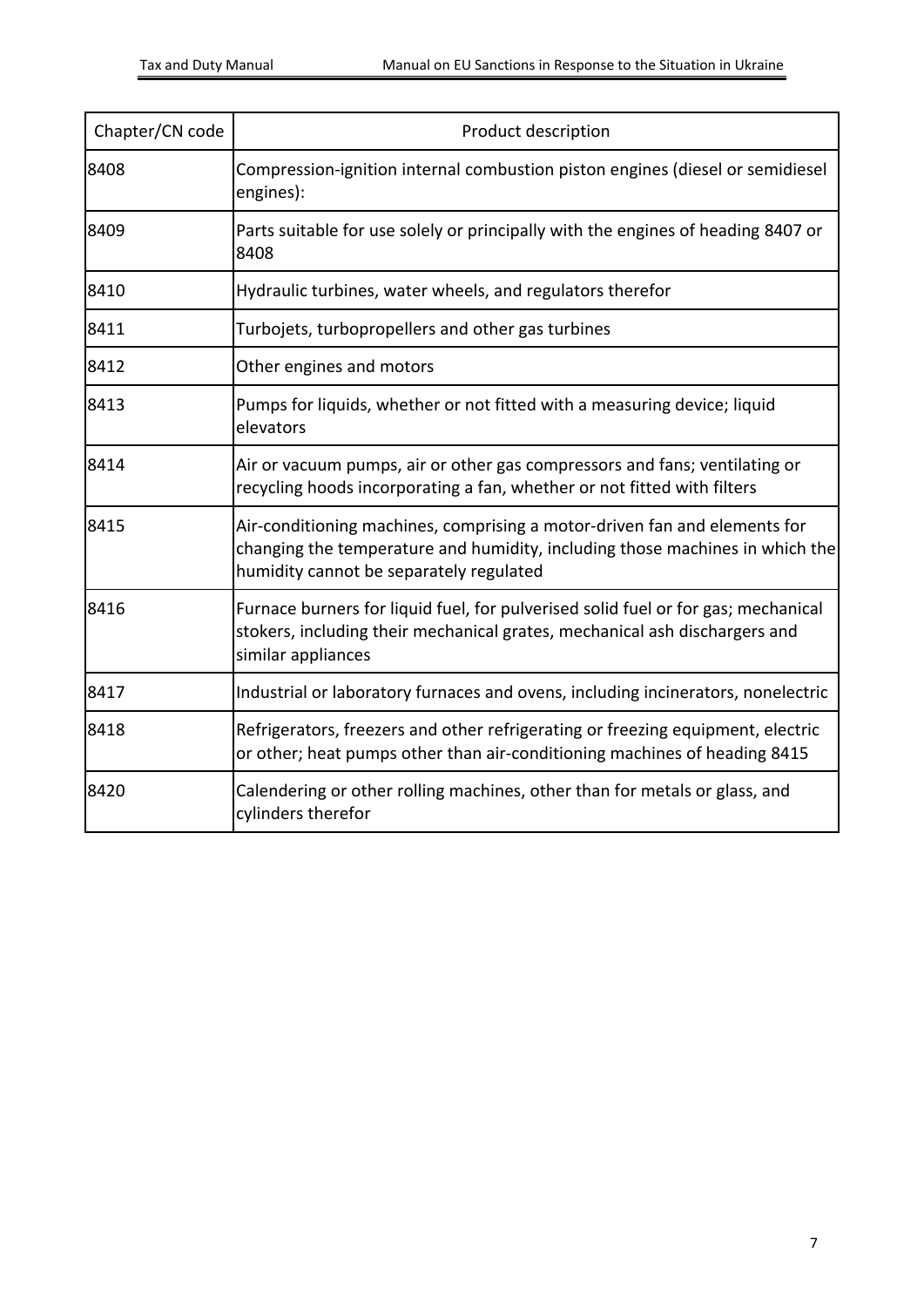| Chapter/CN code | Product description                                                                                                                                                                                                                                                                                                                                                                         |
|-----------------|---------------------------------------------------------------------------------------------------------------------------------------------------------------------------------------------------------------------------------------------------------------------------------------------------------------------------------------------------------------------------------------------|
| 8421            | Centrifuges, including centrifugal dryers; filtering or purifying machinery and<br>apparatus, for liquids or gases                                                                                                                                                                                                                                                                          |
| 8422            | Dishwashing machines; machinery for cleaning or drying bottles or other<br>containers; machinery for filling, closing, sealing or labelling bottles, cans,<br>boxes, bags or other containers; machinery for capsuling bottles, jars, tubes<br>and similar containers; other packing or wrapping machinery (including heat-<br>shrink wrapping machinery); machinery for aerating beverages |
| 8423            | Weighing machinery (excluding balances of a sensitivity of 5 cg or better),<br>including weight-operated counting or checking machines; weighing machine<br>weights of all kinds                                                                                                                                                                                                            |
| 8424            | Mechanical appliances (whether or not hand-operated) for projecting,<br>dispersing or spraying liquids or powders; fire extinguishers, whether or not<br>charged; spray guns and similar appliances; steam or sandblasting machines<br>and similar jet projecting machines                                                                                                                  |
| 8425            | Pulley tackle and hoists other than skip hoists; winches and capstans; jacks                                                                                                                                                                                                                                                                                                                |
| 8426            | Ships' derricks; cranes, including cable cranes; mobile lifting frames, straddle<br>carriers and works trucks fitted with a crane                                                                                                                                                                                                                                                           |
| 8427            | Fork-lift trucks; other works trucks fitted with lifting or handling equipment                                                                                                                                                                                                                                                                                                              |
| 8428            | Other lifting, handling, loading or unloading machinery (for example, lifts,<br>escalators, conveyors, teleferics                                                                                                                                                                                                                                                                           |
| 8429            | Self-propelled bulldozers, angledozers, graders, levellers, scrapers, mechanical<br>shovels, excavators, shovel loaders, tamping machines and roadrollers                                                                                                                                                                                                                                   |
| 8430            | Other moving, grading, levelling, scraping, excavating, tamping, compacting,<br>extracting or boring machinery, for earth, minerals or ores; piledrivers and pile<br>extractors; snowploughs and snowblowers                                                                                                                                                                                |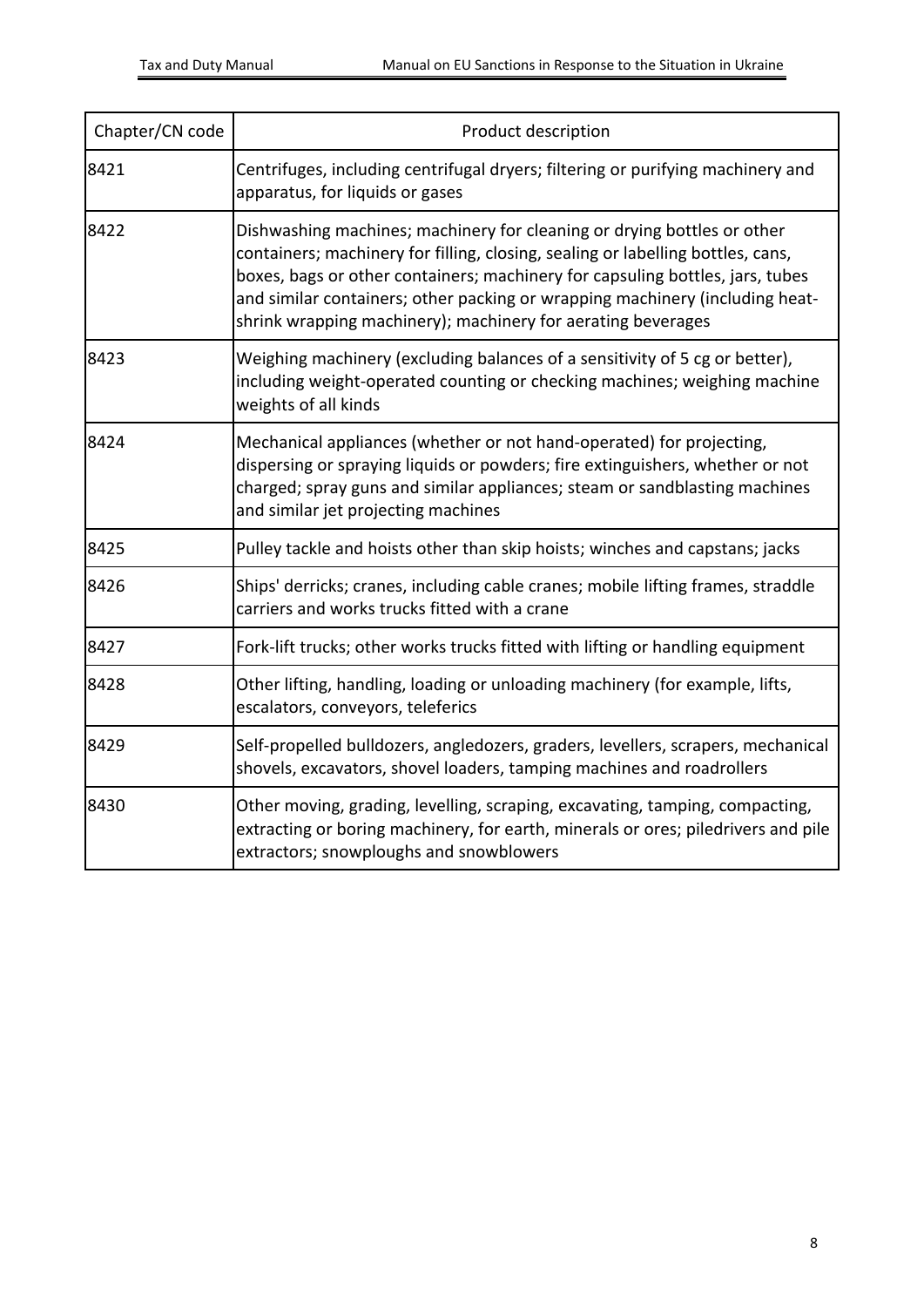| Chapter/CN code | Product description                                                                                                                                                                                                                                                                                                                                  |
|-----------------|------------------------------------------------------------------------------------------------------------------------------------------------------------------------------------------------------------------------------------------------------------------------------------------------------------------------------------------------------|
| 8431            | Parts suitable for use solely or principally with the machinery of headings 8425<br>to 8430                                                                                                                                                                                                                                                          |
| 8432            | Agricultural, horticultural or forestry machinery for soil preparation or<br>cultivation; lawn or sports-ground rollers                                                                                                                                                                                                                              |
| 8435            | Presses, crushers and similar machinery used in the manufacture of wine,<br>cider, fruit juices or similar beverages                                                                                                                                                                                                                                 |
| 8436            | Other agricultural, horticultural, forestry, poultry-keeping or bee-keeping<br>machinery, including germination plant fitted with mechanical or thermal<br>equipment; poultry incubators and brooders                                                                                                                                                |
| 8437            | Machines for cleaning, sorting or grading seed, grain or dried leguminous<br>vegetables; machinery used in the milling industry or for the working of cereals<br>or dried leguminous vegetables, other than farm-type machinery                                                                                                                      |
| 8439            | Machinery for making pulp of fibrous cellulosic material or for making or<br>finishing paper or paperboard                                                                                                                                                                                                                                           |
| 8440            | Bookbinding machinery, including book-sewing machines                                                                                                                                                                                                                                                                                                |
| 8441            | Other machinery for making up paper pulp, paper or paperboard, including<br>cutting machines of all kinds                                                                                                                                                                                                                                            |
| 8442            | Machinery, apparatus and equipment (other than the machine tools of<br>headings 8456 to 8465) for preparing or making plates, cylinders or other<br>printing components; plates, cylinders and other printing components; plates,<br>cylinders and lithographic stones, prepared for printing purposes (for example,<br>planed, grained or polished) |
| 8443            | Printing machinery used for printing by means of plates, cylinders and other<br>printing components of heading 8442; other printers, copying machines and<br>facsimile machines, whether or not combined; parts and accessories thereof                                                                                                              |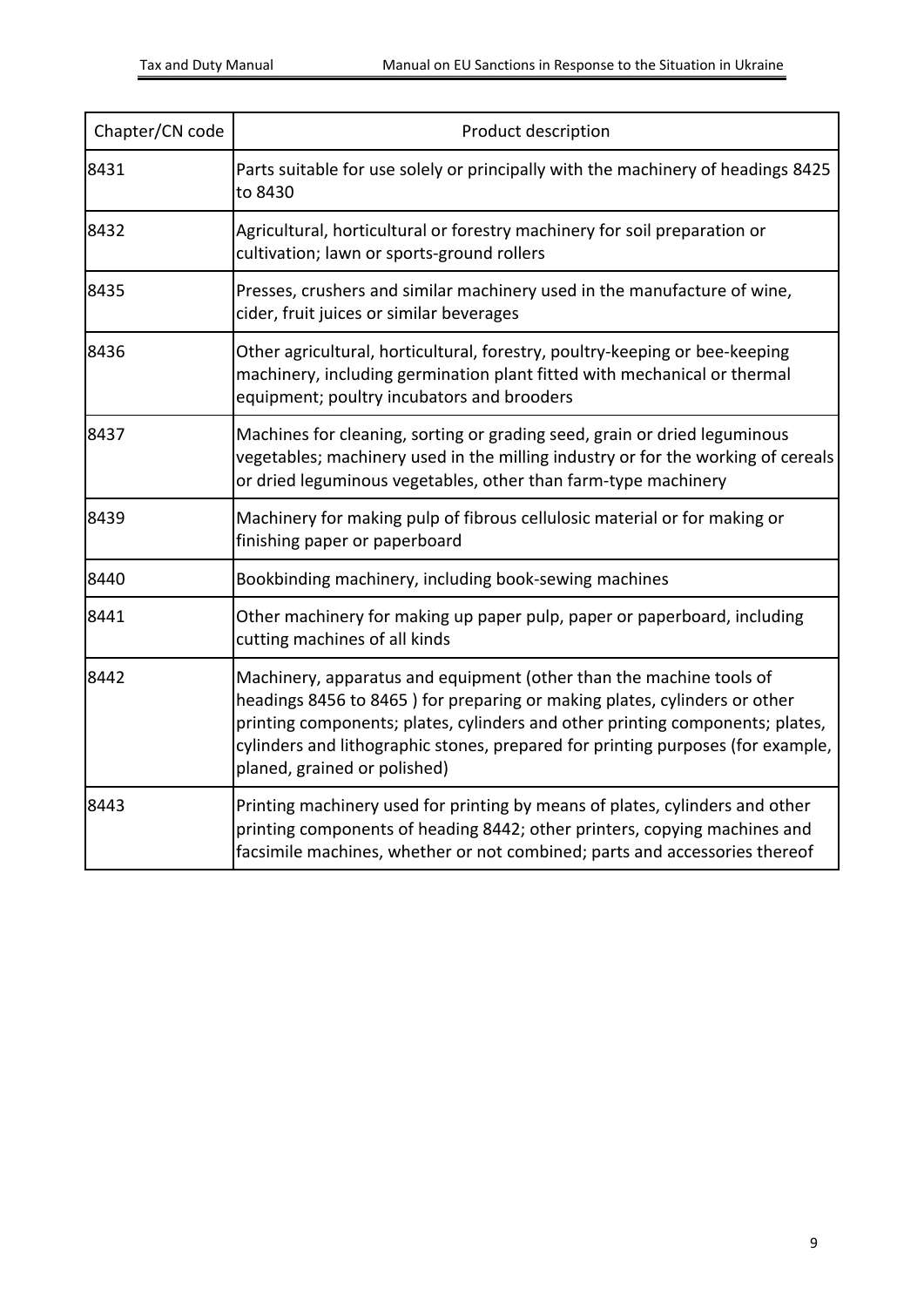| Chapter/CN code | Product description                                                                                                                                                                                                                                                                                                                                                                                                                                                |
|-----------------|--------------------------------------------------------------------------------------------------------------------------------------------------------------------------------------------------------------------------------------------------------------------------------------------------------------------------------------------------------------------------------------------------------------------------------------------------------------------|
| 8444 00         | Machines for extruding, drawing, texturing or cutting man-made textile<br>materials:                                                                                                                                                                                                                                                                                                                                                                               |
| 8445            | Machines for preparing textile fibres; spinning, doubling or twisting machines<br>and other machinery for producing textile yarns; textile reeling or winding<br>(including weft-winding) machines and machines for preparing textile yarns for<br>use on the machines of heading 8446 or 8447                                                                                                                                                                     |
| 8447            | Knitting machines, stitch-bonding machines and machines for making gimped<br>yarn, tulle, lace, embroidery, trimmings, braid or net and machines for tufting                                                                                                                                                                                                                                                                                                       |
| 8448            | Auxiliary machinery for use with machines of heading 8444, 8445, 8446 or<br>8447 (for example, dobbies, jacquards, automatic stop motions, shuttle<br>changing mechanisms); parts and accessories suitable for use solely or<br>principally with the machines of this heading or of heading 8444, 8445, 8446 or<br>8447 (for example, spindles and spindle flyers, card clothing, combs, extruding<br>nipples, shuttles, healds and heald-frames, hosiery needles) |
| 8449 00 00      | Machinery for the manufacture or finishing of felt or nonwovens in the piece<br>or in shapes, including machinery for making felt hats; blocks for making hats                                                                                                                                                                                                                                                                                                     |
| 8450            | Household or laundry-type washing machines, including machines which both<br>wash and dry:                                                                                                                                                                                                                                                                                                                                                                         |
| 8452            | Sewing machines, other than book-sewing machines of heading 8440;<br>furniture, bases and covers specially designed for sewing machines; sewing<br>machine needles                                                                                                                                                                                                                                                                                                 |
| 8453            | Machinery for preparing, tanning or working hides, skins or leather or for<br>making or repairing footwear or other articles of hides, skins or leather, other<br>than sewing machines                                                                                                                                                                                                                                                                             |
| 8454            | Converters, ladles, ingot moulds and casting machines, of a kind used in<br>metallurgy or in metal foundries                                                                                                                                                                                                                                                                                                                                                       |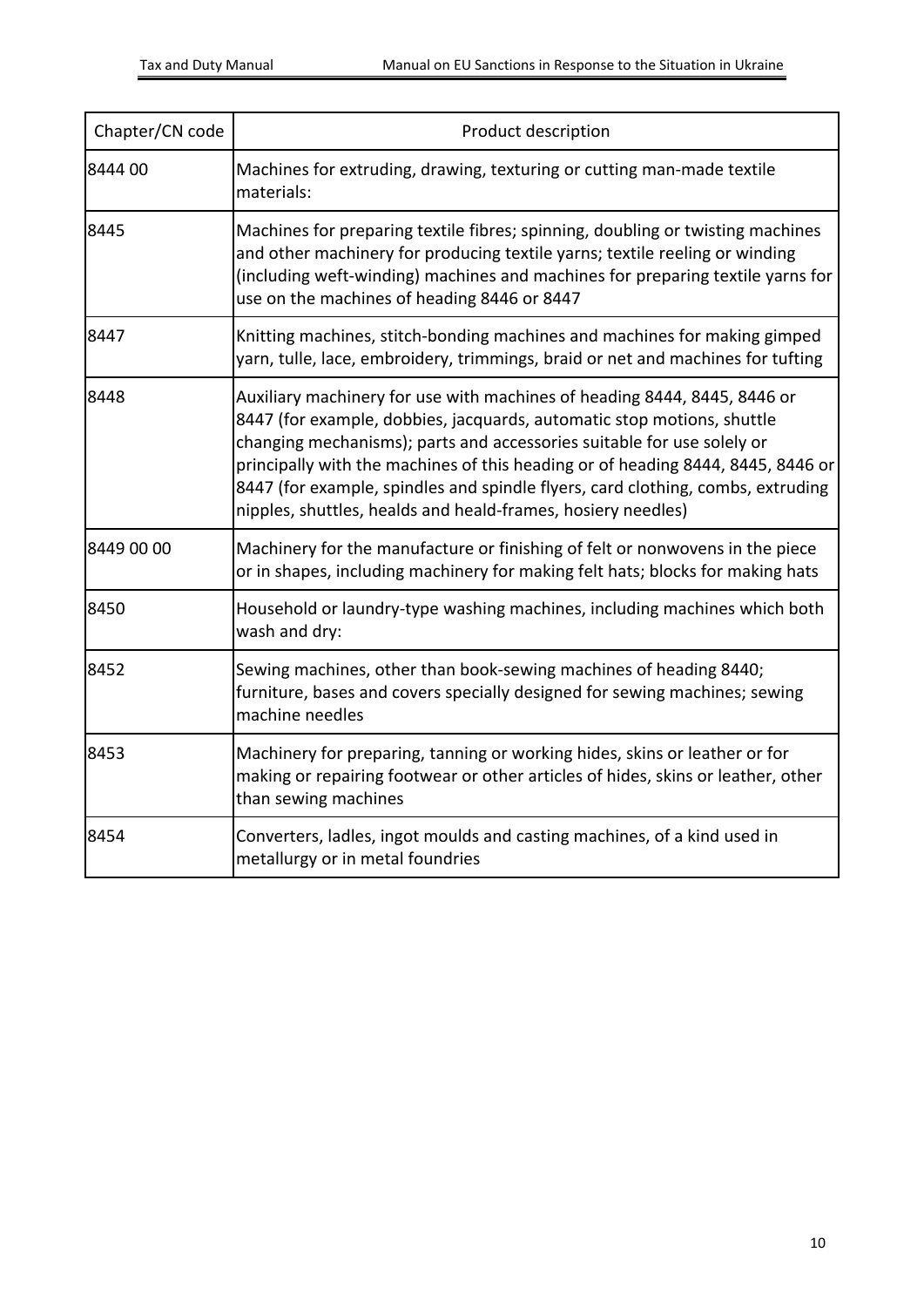| Chapter/CN code | Product description                                                                                                                                                                                                                                                                                      |
|-----------------|----------------------------------------------------------------------------------------------------------------------------------------------------------------------------------------------------------------------------------------------------------------------------------------------------------|
| 8455            | Metal-rolling mills and rolls therefor                                                                                                                                                                                                                                                                   |
| 8456            | Machine tools for working any material by removal of material, by laser or<br>other light or photon beam, ultrasonic, electrodischarge, electrochemical,<br>electron beam, ionic-beam or plasma arc processes; water-jet cutting<br>machines                                                             |
| 8457            | Machining centres, unit construction machines (single station) and multi-<br>station transfer machines, for working metal                                                                                                                                                                                |
| 8458            | Lathes (including turning centres) for removing metal                                                                                                                                                                                                                                                    |
| 8459            | Machine tools (including way-type unit head machines) for drilling, boring,<br>milling, threading or tapping by removing metal, other than lathes (including<br>turning centres) of heading 8458                                                                                                         |
| 8460            | Machine tools for deburring, sharpening, grinding, honing, lapping, polishing or<br>otherwise finishing metal or cermets by means of grinding stones, abrasives or<br>polishing products, other than gear cutting, gear grinding or gear finishing<br>machines of heading 8461                           |
| 8461            | Machine tools for planing, shaping, slotting, broaching, gear cutting, gear<br>grinding or gear finishing, sawing, cutting-off and other machine tools working<br>by removing metal or cermets, not elsewhere specified or included                                                                      |
| 8462            | Machine tools (including presses) for working metal by forging, hammering or<br>die-stamping; machine tools (including presses) for working metal by bending,<br>folding, straightening, flattening, shearing, punching or notching; presses for<br>working metal or metal carbides, not specified above |
| 8463            | Other machine tools for working metal or cermets, without removing material                                                                                                                                                                                                                              |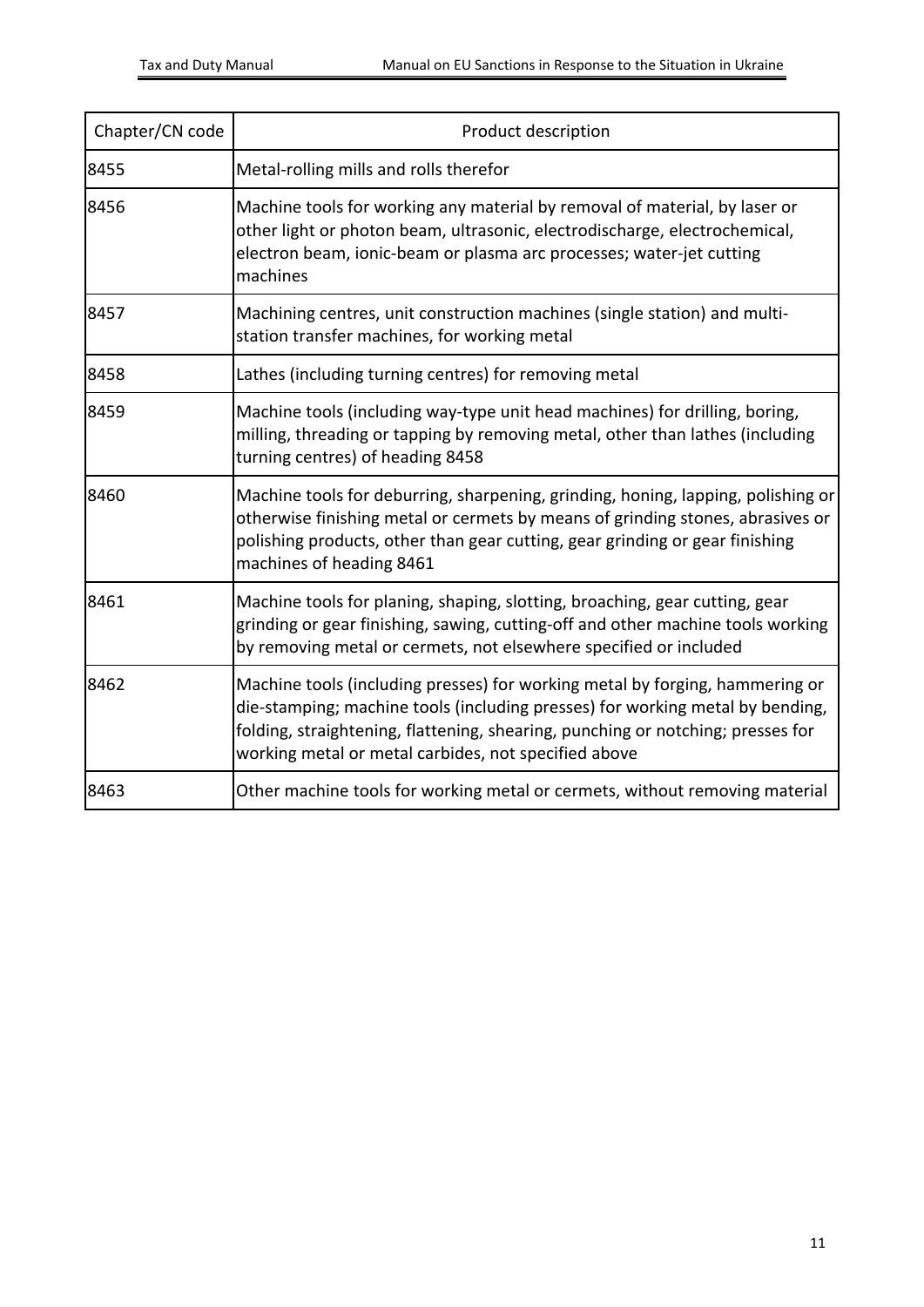| Chapter/CN code | Product description                                                                                                                                                                                                                                                                                |
|-----------------|----------------------------------------------------------------------------------------------------------------------------------------------------------------------------------------------------------------------------------------------------------------------------------------------------|
| 8464            | Machine tools for working stone, ceramics, concrete, asbestos-cement or like<br>mineral materials or for cold working glass                                                                                                                                                                        |
| 8465            | Machine tools (including machines for nailing, stapling, glueing or otherwise<br>assembling) for working wood, cork, bone, hard rubber, hard plastics or similar<br>hard materials                                                                                                                 |
| 8466            | Parts and accessories suitable for use solely or principally with the machines of<br>headings 8456 to 8465, including work or tool holders, self-opening dieheads,<br>dividing heads and other special attachments for machine tools; tool holders<br>for any type of tool for working in the hand |
| 8467            | Tools for working in the hand, pneumatic, hydraulic or with self-contained<br>electric or non-electric motor                                                                                                                                                                                       |
| 8468            | Machinery and apparatus for soldering, brazing or welding, whether or not<br>capable of cutting, other than those of heading 8515; gas-operated surface<br>tempering machines and appliances                                                                                                       |
| 8469 00         | Typewriters other than printers of heading 8443; word-processing machines                                                                                                                                                                                                                          |
| 8470            | Calculating machines and pocket-size data-recording, reproducing and<br>displaying machines with calculating functions; accounting machines, postage-<br>franking machines, ticket-issuing machines and similar machines, incorporating<br>a calculating device; cash registers                    |
| 8471            | Automatic data-processing machines and units thereof; magnetic or optical<br>readers, machines for transcribing data onto data media in coded form and<br>machines for processing such data, not elsewhere specified or included                                                                   |
| 8472            | Other office machines (for example, hectograph or stencil duplicating<br>machines, addressing machines, automatic banknote dispensers, coinsorting<br>machines, coin-counting or -wrapping machines, pencil-sharpening machines,<br>perforating or stapling machines)                              |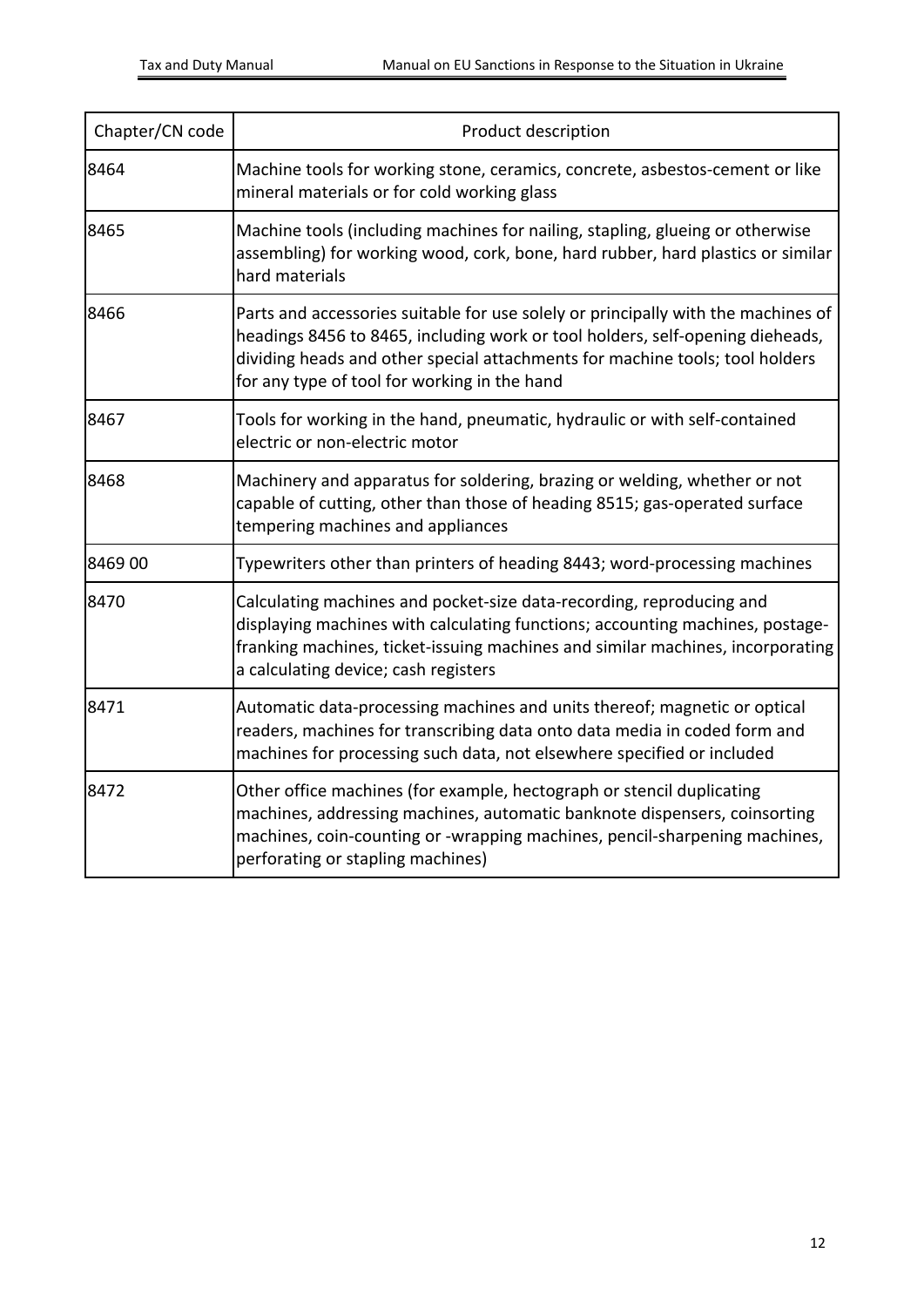| Chapter/CN code | Product description                                                                                                                                                                                                                                                                                                                                                                                                                  |
|-----------------|--------------------------------------------------------------------------------------------------------------------------------------------------------------------------------------------------------------------------------------------------------------------------------------------------------------------------------------------------------------------------------------------------------------------------------------|
| 8473            | Parts and accessories (other than covers, carrying cases and the like) suitable<br>for use solely or principally with machines of headings 8469 to 8472                                                                                                                                                                                                                                                                              |
| 8474            | Machinery for sorting, screening, separating, washing, crushing, grinding,<br>mixing or kneading earth, stone, ores or other mineral substances, in solid<br>(including powder or paste) form; machinery for agglomerating, shaping or<br>moulding solid mineral fuels, ceramic paste, unhardened cements, plastering<br>materials or other mineral products in powder or paste form; machines for<br>forming foundry moulds of sand |
| 8475            | Machines for assembling electric or electronic lamps, tubes or valves or<br>flashbulbs, in glass envelopes; machines for manufacturing or hot working<br>glass or glassware                                                                                                                                                                                                                                                          |
| 8476            | Automatic goods-vending machines (for example, postage stamp, cigarette,<br>food or beverage machines), including money-changing machines                                                                                                                                                                                                                                                                                            |
| 8477            | Machinery for working rubber or plastics or for the manufacture of products<br>from these materials, not specified or included elsewhere in this chapter                                                                                                                                                                                                                                                                             |
| 8478            | Machinery for preparing or making up tobacco, not specified or included<br>elsewhere in this chapter                                                                                                                                                                                                                                                                                                                                 |
| 8479            | Machines and mechanical appliances having individual functions, not specified<br>or included elsewhere in this chapter                                                                                                                                                                                                                                                                                                               |
| 8480            | Moulding boxes for metal foundry; mould bases; moulding patterns; moulds<br>for metal (other than ingot moulds), metal carbides, glass, mineral materials,<br>rubber or plastics                                                                                                                                                                                                                                                     |
| 8481            | Taps, cocks, valves and similar appliances for pipes, boiler shells, tanks, vats or<br>the like, including pressure-reducing valves and thermostatically controlled<br>valves                                                                                                                                                                                                                                                        |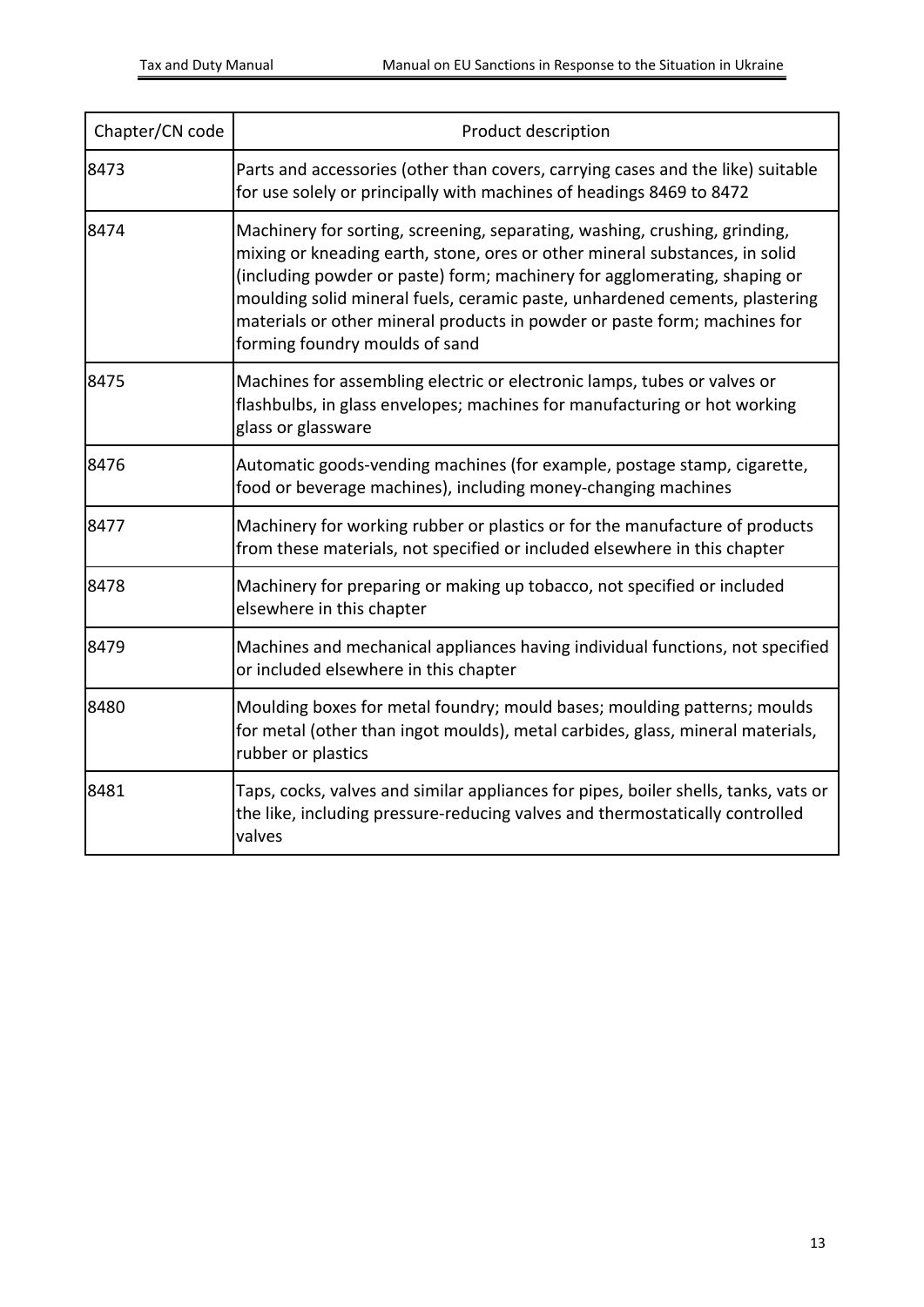| Chapter/CN code | Product description                                                                                                                                                                                                                                                                                                                                  |
|-----------------|------------------------------------------------------------------------------------------------------------------------------------------------------------------------------------------------------------------------------------------------------------------------------------------------------------------------------------------------------|
| 8482            | <b>Ball or roller bearings</b>                                                                                                                                                                                                                                                                                                                       |
| 8483            | Transmission shafts (including cam shafts and crank shafts) and cranks; bearing<br>housings and plain shaft bearings; gears and gearing; ball or roller screws; gear<br>boxes and other speed changers, including torque converters; flywheels and<br>pulleys, including pulley blocks; clutches and shaft couplings (including<br>universal joints) |
| 8484            | Gaskets and similar joints of metal sheeting combined with other material or of<br>two or more layers of metal; sets or assortments of gaskets and similar joints,<br>dissimilar in composition, put up in pouches, envelopes or similar packings;<br>mechanical seals                                                                               |
| 8486            | Machines and apparatus of a kind used solely or principally for the<br>manufacture of semiconductor boules or wafers, semiconductor devices,<br>electronic integrated circuits or flat panel displays; machines and apparatus<br>specified in note 9(C) to this chapter; parts and accessories                                                       |
| 8487            | Machinery parts, not containing electrical connectors, insulators, coils,<br>contacts or other electrical features, not specified or included elsewhere in this<br>chapter                                                                                                                                                                           |
| 8501            | Electric motors and generators (excluding generating sets)                                                                                                                                                                                                                                                                                           |
| 8502            | Electric generating sets and rotary converters                                                                                                                                                                                                                                                                                                       |
| 8503            | Parts suitable for use solely or principally with electric motors and generators,<br>electric generating sets or rotary converters not specified elsewhere                                                                                                                                                                                           |
| 8504            | Electrical transformers, static converters (for example, rectifiers) and<br>inductors; parts thereof                                                                                                                                                                                                                                                 |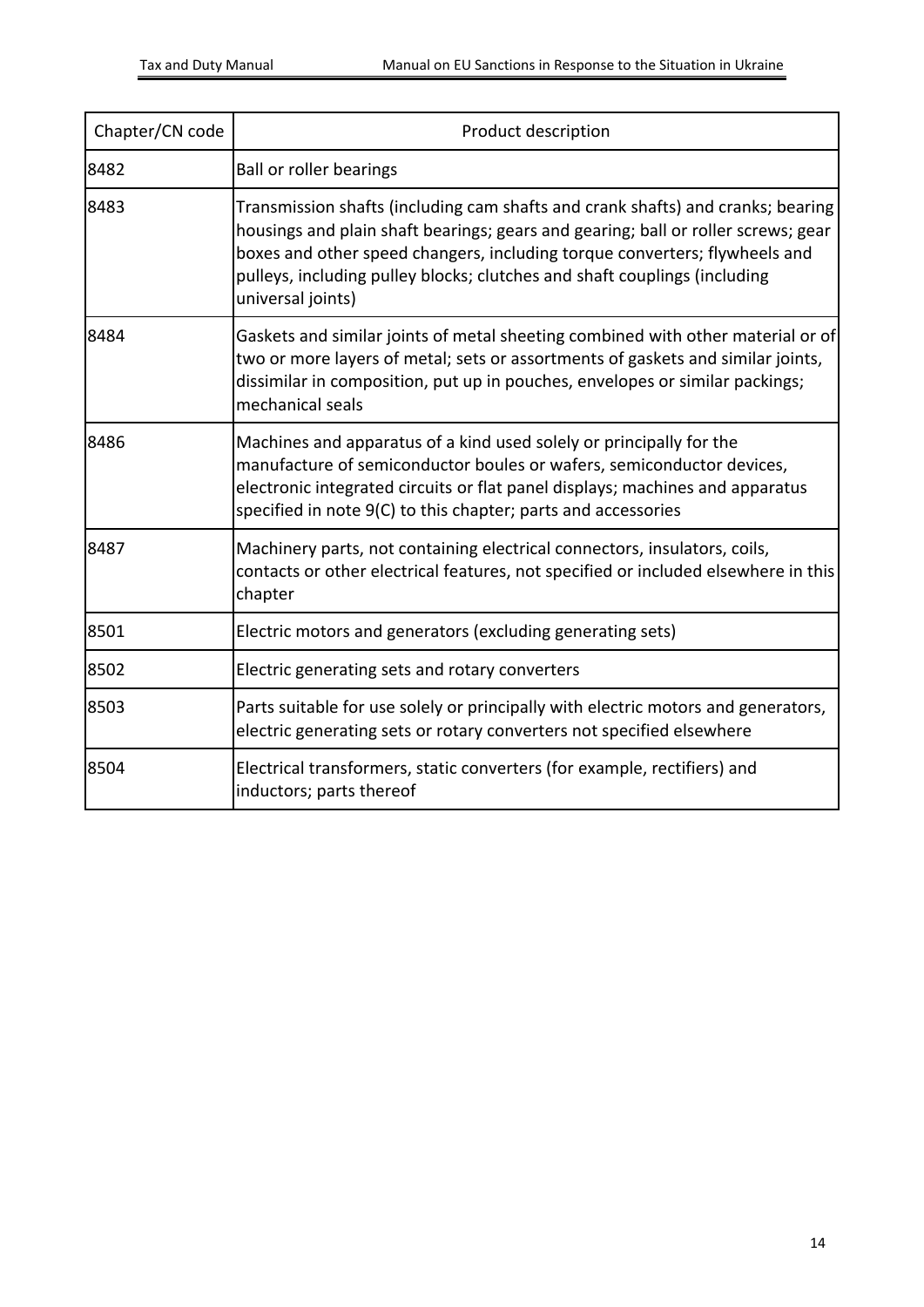| Chapter/CN code | Product description                                                                                                                                                                                                                                                                                                                                                                      |
|-----------------|------------------------------------------------------------------------------------------------------------------------------------------------------------------------------------------------------------------------------------------------------------------------------------------------------------------------------------------------------------------------------------------|
| 8505            | Electromagnets (other than for medical use); permanent magnets and articles<br>intended to become permanent magnets after magnetisation; electromagnetic<br>or permanent magnet chucks, clamps and similar holding devices;<br>electromagnetic couplings, clutches and brakes; electromagnetic lifting heads;<br>parts thereof                                                           |
| 8507            | Electric accumulators, incl. separators therefor, whether or not square or<br>rectangular; parts thereof (excl. spent and those of unhardened rubber or<br>textiles)                                                                                                                                                                                                                     |
| 8511            | Electrical ignition or starting equipment of a kind used for spark-ignition or<br>compression-ignition internal combustion engines (for example, ignition<br>magnetos, magneto-dynamos, ignition coils, sparking plugs and glow plugs,<br>starter motors); generators (for example, dynamos, alternators) and cut-outs<br>of a kind used in conjunction with such engines; parts thereof |
| 8514            | Industrial or laboratory electric furnaces and ovens (including those<br>functioning by induction or dielectric loss); other industrial or laboratory<br>equipment for the heat treatment of materials by induction or dielectric loss;<br>parts thereof                                                                                                                                 |
| 8515            | Electric (including electrically heated gas), laser or other light or photon beam,<br>ultrasonic, magnetic pulse or plasma arc soldering, brazing or welding<br>machines and apparatus, whether or not capable of cutting; electric machines<br>and apparatus for hot spraying of metals, metal carbides or cermets; parts<br>thereof (excl. guns for spraying hot materials)            |
| 8525            | Transmission apparatus for radio-broadcasting or television, whether or not<br>incorporating reception apparatus or sound recording or reproducing<br>apparatus; television cameras, digital cameras and video camera recorders                                                                                                                                                          |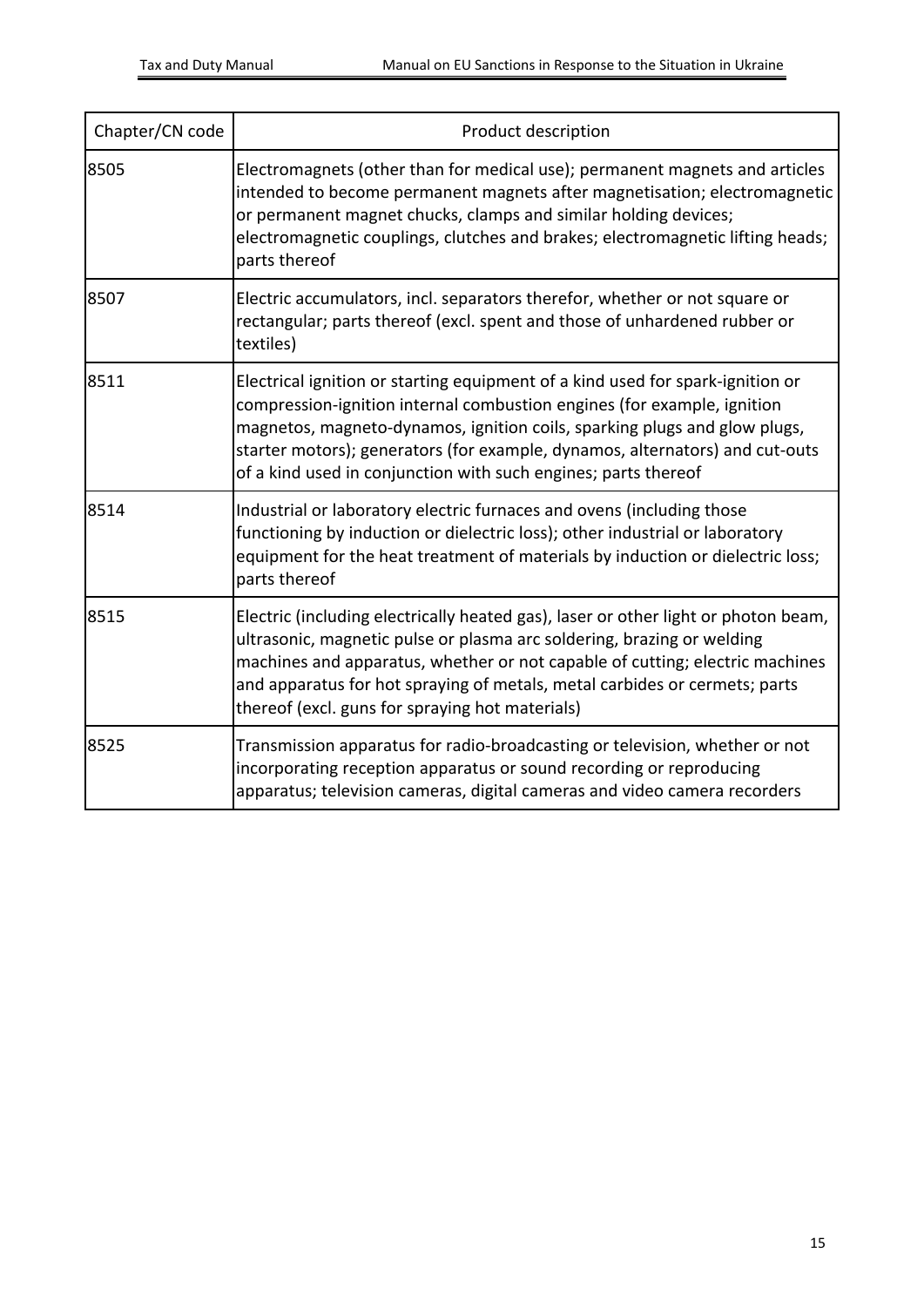| Chapter/CN code | Product description                                                                                                                                                                                                                                                                                                                                                          |  |
|-----------------|------------------------------------------------------------------------------------------------------------------------------------------------------------------------------------------------------------------------------------------------------------------------------------------------------------------------------------------------------------------------------|--|
| 8526            | Radar apparatus, radio navigational aid apparatus and radio remote control<br>apparatus                                                                                                                                                                                                                                                                                      |  |
| 8527            | Reception apparatus for radio-broadcasting, whether or not combined, in the<br>same housing, with sound recording or reproducing apparatus or a clock                                                                                                                                                                                                                        |  |
| 8528            | Monitors and projectors, not incorporating television reception apparatus;<br>reception apparatus for television, whether or not incorporating radio-<br>broadcast receivers or sound or video recording or reproducing apparatus                                                                                                                                            |  |
| 8529            | Parts suitable for use solely or principally with the apparatus of headings 8525<br>to 8528                                                                                                                                                                                                                                                                                  |  |
| 8530            | Electrical signalling, safety or traffic control equipment for railways, tramways,<br>roads, inland waterways, parking facilities, port installations or airfields; parts<br>thereof (other than mechanical or electromechanical equipment of heading<br>8608)                                                                                                               |  |
| 8531            | Electric sound or visual signalling apparatus; parts thereof (for example, bells,<br>sirens, indicator panels, burglar or fire alarms) (excl. those for cycles, motor<br>vehicles and traffic signalling)                                                                                                                                                                    |  |
| 8532            | Electrical capacitators, fixed, variable or adjustable (pre-set); parts thereof                                                                                                                                                                                                                                                                                              |  |
| 8533            | Electrical resistors (including rheostats and potentiometers), other than<br>heating resistors; parts thereof                                                                                                                                                                                                                                                                |  |
| 8534            | <b>Printed circuits</b>                                                                                                                                                                                                                                                                                                                                                      |  |
| 8535            | Electrical apparatus for switching or protecting electrical circuits, or for making<br>connections to or in electrical circuits (for example, switches, fuses, lightning<br>arresters, voltage limiters, surge suppressors, plugs and other connectors,<br>junction boxes), for a voltage exceeding 1 000 V (excl. control desks, cabinets,<br>panels, etc. of heading 8537) |  |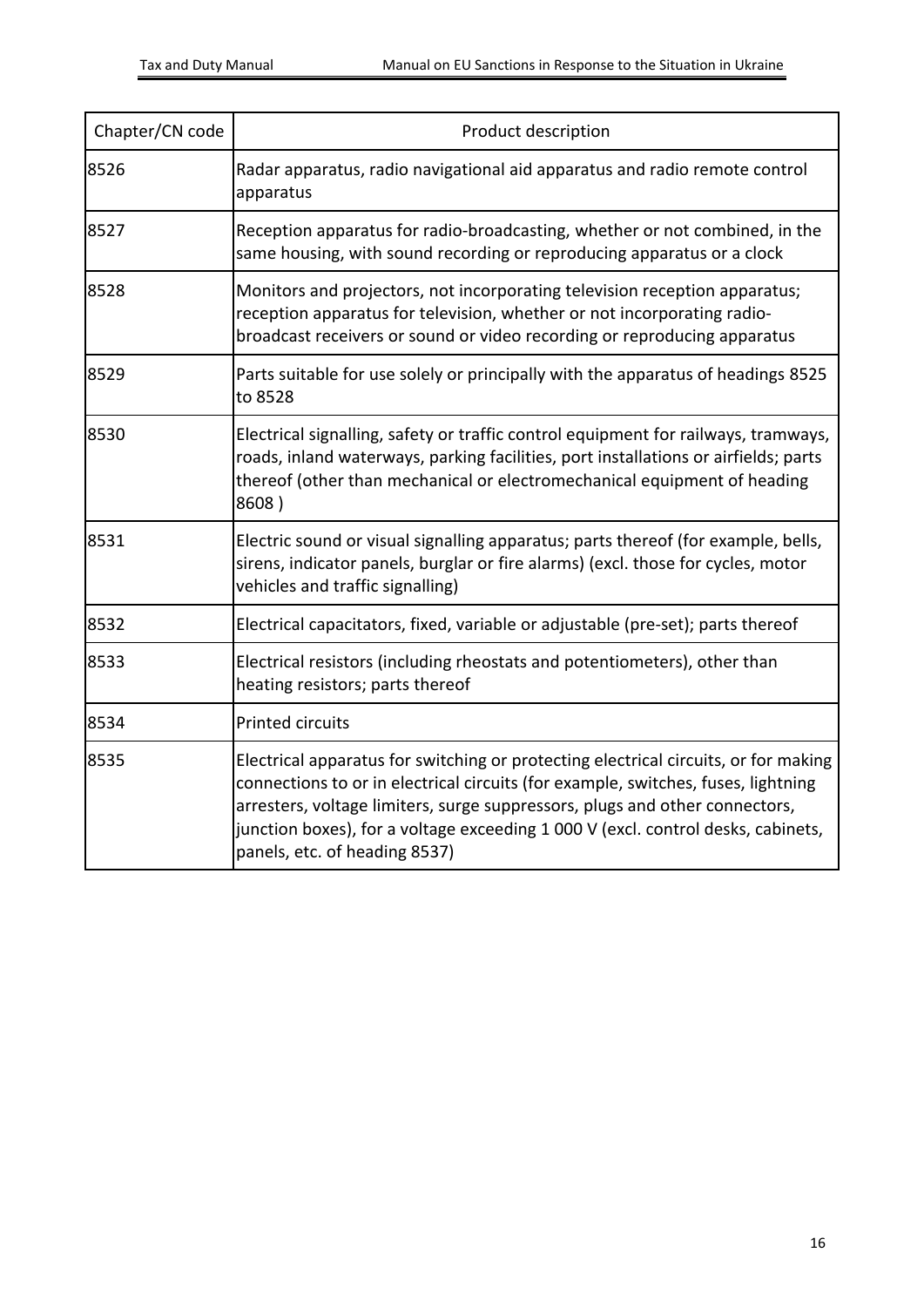| Chapter/CN code | Product description                                                                                                                                                                                                                                                                                                                                                                 |  |
|-----------------|-------------------------------------------------------------------------------------------------------------------------------------------------------------------------------------------------------------------------------------------------------------------------------------------------------------------------------------------------------------------------------------|--|
| 8536            | Electrical apparatus for switching or protecting electrical circuits, or for making<br>connections to or in electrical circuits (for example, switches, relays, fuses,<br>surge suppressors, plugs, sockets, lamp holders, junction boxes), for a voltage<br>not exceeding 1 000 V (excl. control desks, cabinets, panels, etc. of heading<br>8537)                                 |  |
| 8537            | Boards, panels, consoles, desks, cabinets and other bases, equipped with two<br>or more apparatus of headings 8535 or 8536, for electric control or the<br>distribution of electricity, including those incorporating instruments or<br>apparatus of Chapter 90, and numerical control cabinets (excl. switching<br>apparatus for line telephony or line telegraphy or videophones) |  |
| 8538            | Parts suitable for use solely or principally with the apparatus of headings 8535,<br>8536 or 8537 not specified elsewhere                                                                                                                                                                                                                                                           |  |
| 8539            | Electric filament or discharge lamps, including sealed beam lamp units and<br>ultraviolet or infra-red lamps; arc lamps; parts thereof                                                                                                                                                                                                                                              |  |
| 8540            | Thermionic, cold cathode or photocathode valves and tubes (for example,<br>vacuum or vapour or gas filled valves and tubes, mercury arc rectifying valves<br>and tubes, cathode ray tubes, television camera tubes); parts thereof                                                                                                                                                  |  |
| 8541            | Diodes, transistors and similar semiconductor devices; photosensitive<br>semiconductor devices, incl. photovoltaic cells whether or not assembled in<br>modules or made up into panels (excl. photovoltaic generators); light emitting<br>diodes, mounted piezoelectric crystals; parts thereof                                                                                     |  |
| 8542            | Electronic integrated circuits; parts thereof                                                                                                                                                                                                                                                                                                                                       |  |
| 8543            | Electrical machines and apparatus, having individual functions, not specified<br>elsewhere in Chapter 85; parts thereof                                                                                                                                                                                                                                                             |  |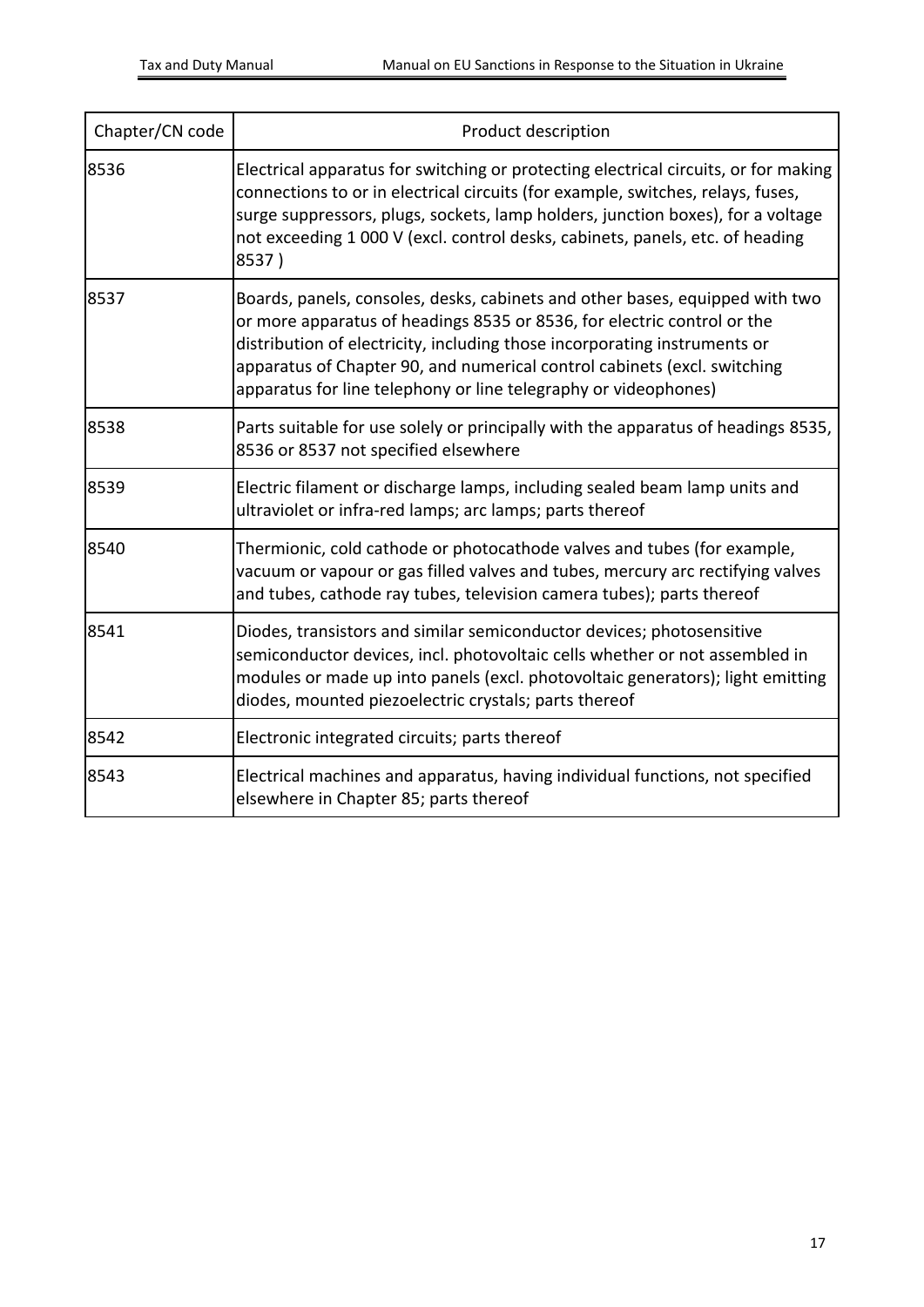| Chapter/CN code | Product description                                                                                                                                                                                                                                                                                                                                                                                      |  |
|-----------------|----------------------------------------------------------------------------------------------------------------------------------------------------------------------------------------------------------------------------------------------------------------------------------------------------------------------------------------------------------------------------------------------------------|--|
| 8544            | Insulated (incl. enamelled or anodised) wire, cable (incl. coaxial cable) and<br>other insulated electric conductors, whether or not fitted with connectors;<br>optical fibre cables, made up of individually sheathed fibres, whether or not<br>assembled with electric conductors or fitted with connectors                                                                                            |  |
| 8545            | Carbon electrodes, carbon brushes, lamp carbons, battery carbons and other<br>articles of graphite or other carbon, with or without metal, of a kind used for<br>electrical purposes                                                                                                                                                                                                                     |  |
| 8546            | Electrical insulators of any material (excl. insulating fittings)                                                                                                                                                                                                                                                                                                                                        |  |
| 8547            | Insulating fittings for electrical machines, appliances or equipment, being<br>fittings wholly of insulating material apart from any minor components of<br>metal (for example, threaded sockets) incorporated during moulding solely for<br>purposes of assembly, other than insulators of heading 8546; electrical conduit<br>tubing and joints therefor, of base metal lined with insulating material |  |
| 8548            | Waste and scrap of primary cells, primary batteries and electric accumulators;<br>spent primary cells, spent primary batteries and spent electric accumulators;<br>electrical parts of machinery or apparatus, not specified elsewhere in Chapter<br>85                                                                                                                                                  |  |
|                 | Confidential products under Chapter 85; goods under Chapter 85 transported<br>by post or by parcel post (extra)/reconstituted code for statistical distribution                                                                                                                                                                                                                                          |  |
| Chapter 86      | Railway or tramway locomotives, rolling stock and parts thereof; railway or<br>tramway track fixtures and fittings and parts thereof; mechanical (including<br>electromechanical) traffic signalling equipment of all kinds                                                                                                                                                                              |  |
| 8701            | Tractors (other than tractors of heading 8709)                                                                                                                                                                                                                                                                                                                                                           |  |
| 8702            | Motor vehicles for the transport of ten or more persons, including the driver                                                                                                                                                                                                                                                                                                                            |  |
| 8704            | Motor vehicles for the transport of goods                                                                                                                                                                                                                                                                                                                                                                |  |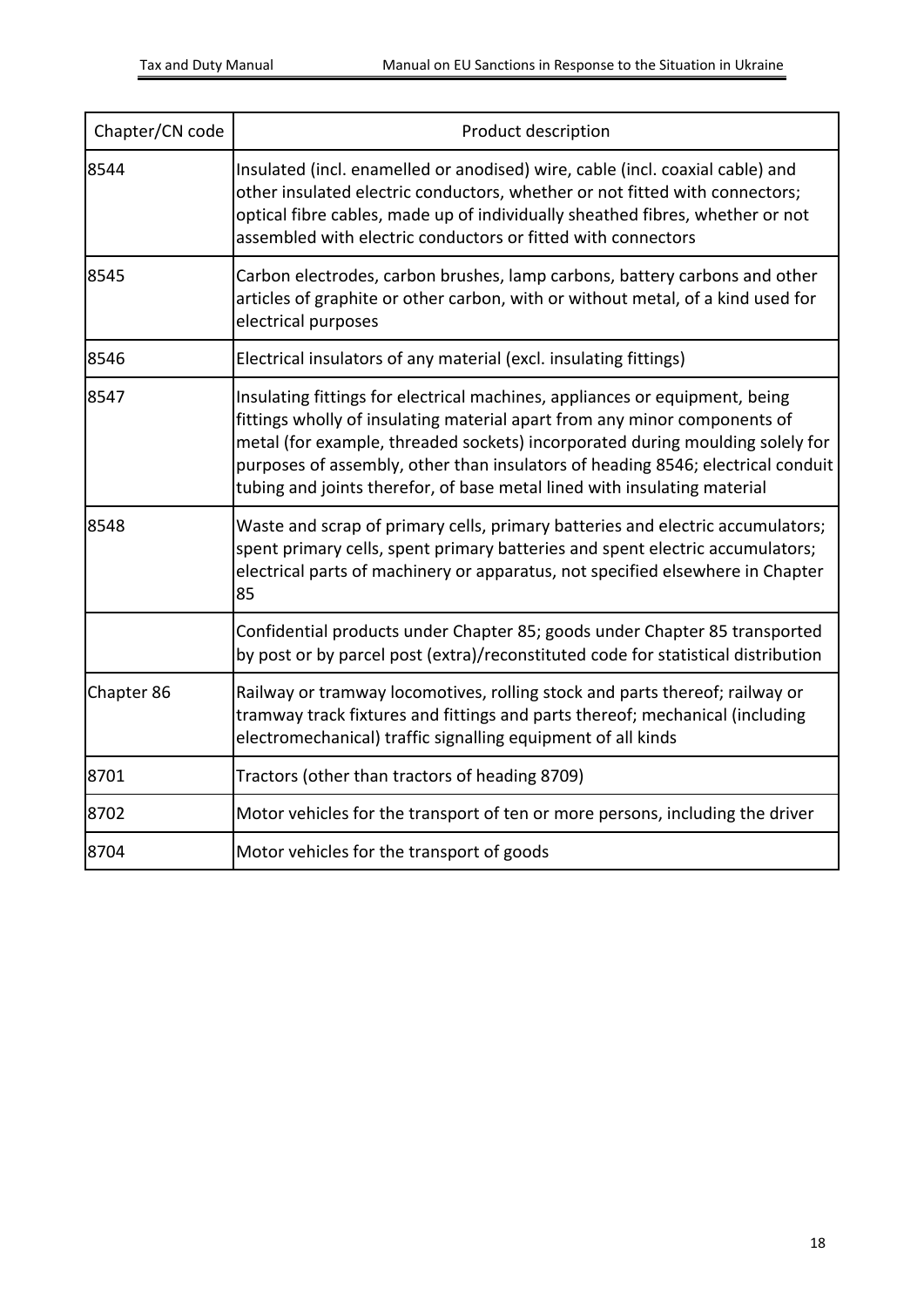| Chapter/CN code | Product description                                                                                                                                                                                                                                                                                       |  |
|-----------------|-----------------------------------------------------------------------------------------------------------------------------------------------------------------------------------------------------------------------------------------------------------------------------------------------------------|--|
| 8705            | Special purpose motor vehicles, other than those principally designed for the<br>transport of persons or goods (for example, breakdown lorries, crane lorries,<br>fire fighting vehicles, concrete-mixer lorries, road sweeper lorries, spraying<br>lorries, mobile workshops, mobile radiological units) |  |
| 8706 00         | Chassis fitted with engines, for the motor vehicles of headings 8701 to 8705                                                                                                                                                                                                                              |  |
| 8709            | Works trucks, self-propelled, not fitted with lifting or handling equipment, of<br>the type used in factories, warehouses, dock areas or airports for short<br>distance transport of goods; tractors of the type used on railway station<br>platforms; parts of the foregoing vehicles                    |  |
| 8710 00 00      | Tanks and other armoured fighting vehicles, motorised, whether or not fitted<br>with weapons, and parts of such vehicles                                                                                                                                                                                  |  |
| 8716            | Trailers and semi-trailers; other vehicles, not mechanically propelled; parts<br>thereof                                                                                                                                                                                                                  |  |
| Chapter 88      | Aircraft, spacecraft, and parts thereof                                                                                                                                                                                                                                                                   |  |
| Chapter 89      | Ships, boats and floating structures                                                                                                                                                                                                                                                                      |  |
| Chapter 98      | Complete industrial plant                                                                                                                                                                                                                                                                                 |  |
| 7106            | Silver (including silver plated with gold or platinum), unwrought or in semi-<br>manufactured forms, or in powder form                                                                                                                                                                                    |  |
| 7107            | Base metals clad with silver, not further worked than semi-manufactured                                                                                                                                                                                                                                   |  |
| 7108            | Gold (including gold plated with platinum), unwrought or in semi-<br>manufactured forms, or in powder form                                                                                                                                                                                                |  |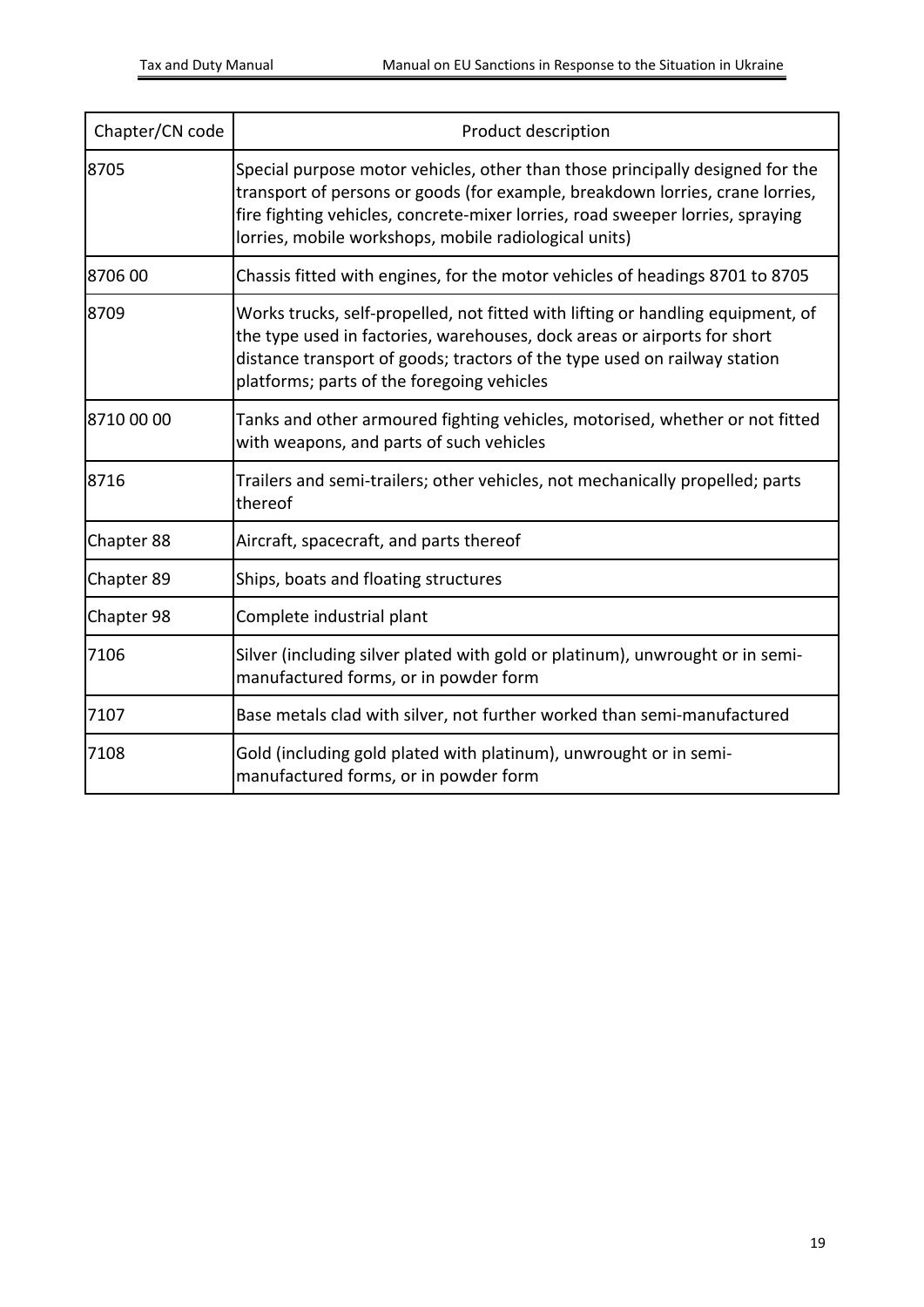| Chapter/CN code | Product description                                                                                                                                                                                                                                                      |  |
|-----------------|--------------------------------------------------------------------------------------------------------------------------------------------------------------------------------------------------------------------------------------------------------------------------|--|
| 7109            | Base metals or silver, clad with gold, not further worked than semi-<br>manufactured                                                                                                                                                                                     |  |
| 7110            | Platinum, unwrought or in semi-manufactured forms, or in powder form                                                                                                                                                                                                     |  |
| 7111            | Base metals, silver or gold, clad with platinum, not further worked than semi-<br>manufactured                                                                                                                                                                           |  |
| 7112            | Waste and scrap of precious metal or of metal clad with precious metal; other<br>waste and scrap containing precious metal or precious-metal compounds, of a<br>kind used principally for the recovery of precious metal                                                 |  |
| 9013            | Liquid crystal devices not constituting articles provided for more specifically in<br>other headings; lasers, other than laser diodes; other optical appliances and<br>instruments, not specified or included elsewhere in this chapter                                  |  |
| 9014            | Direction finding compasses; other navigational instruments and appliances                                                                                                                                                                                               |  |
| 9015            | Surveying (including photogrammetrical surveying), hydrographic,<br>oceanographic, hydrological, meteorological or geophysical instruments and<br>appliances, excluding compasses; rangefinders                                                                          |  |
| 9025            | Hydrometers and similar floating instruments, thermometers, pyrometers,<br>barometers, hygrometers and psychrometers, recording or not, and any<br>combination of these instruments                                                                                      |  |
| 9026            | Instruments and apparatus for measuring or checking the flow, level, pressure<br>or other variables of liquids or gases (for example, flow meters, level gauges,<br>manometers, heat meters), excluding instruments and apparatus of heading<br>9014, 9015, 9028 or 9032 |  |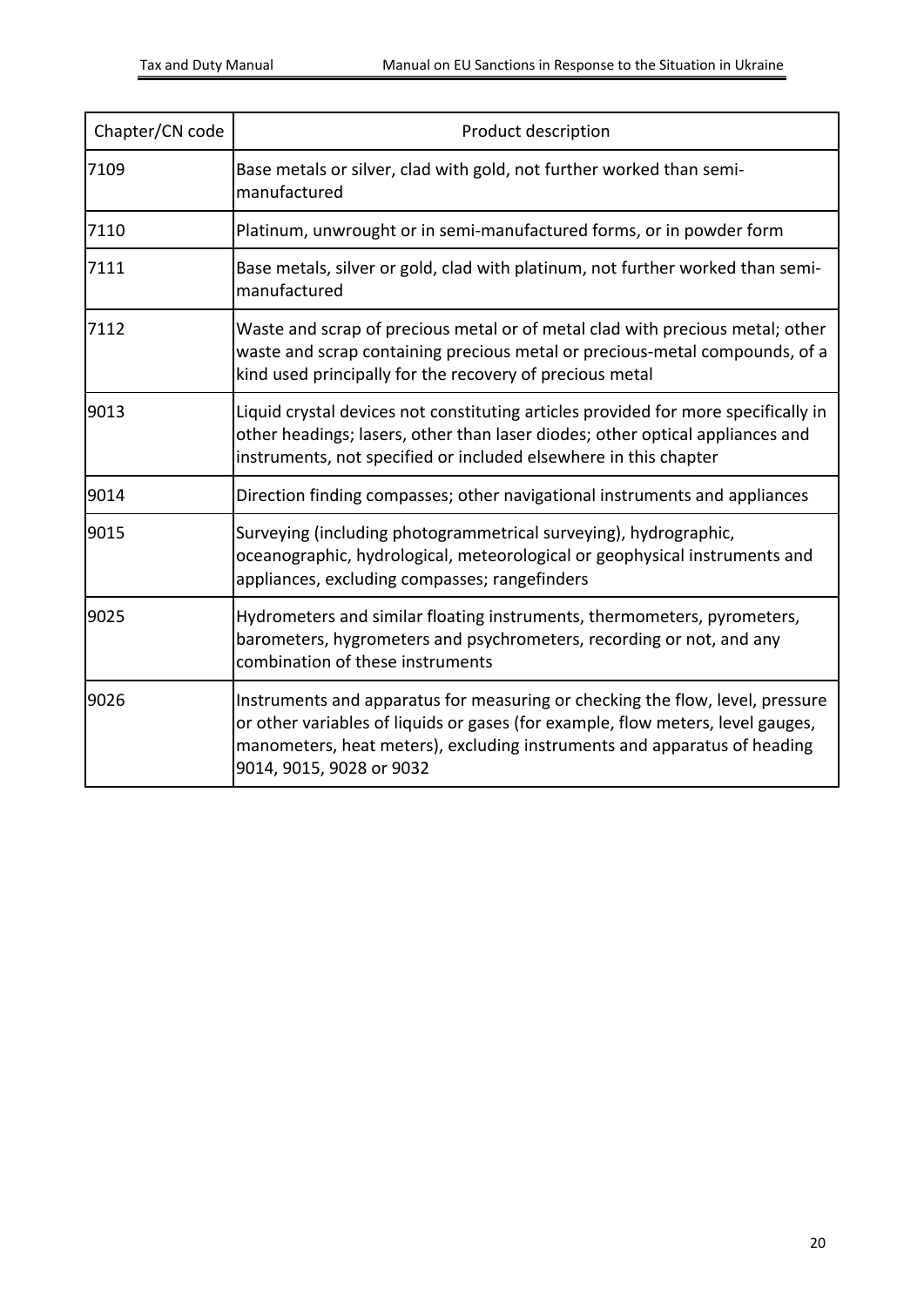| Chapter/CN code | Product description                                                                                                                                                                                                                                                                                                                                                                                                     |  |
|-----------------|-------------------------------------------------------------------------------------------------------------------------------------------------------------------------------------------------------------------------------------------------------------------------------------------------------------------------------------------------------------------------------------------------------------------------|--|
| 9027            | Instruments and apparatus for physical or chemical analysis (for example,<br>polarimeters, refractometers, spectrometers, gas or smoke analysis<br>apparatus); instruments and apparatus for measuring or checking viscosity,<br>porosity, expansion, surface tension or the like; instruments and apparatus for<br>measuring or checking quantities of heat, sound or light (including exposure<br>meters); microtomes |  |
| 9028            | Gas, liquid or electricity supply or production meters, including calibrating<br>meters therefor                                                                                                                                                                                                                                                                                                                        |  |
| 9029            | Revolution counters, production counters, taximeters, milometers,<br>pedometers and the like; speed indicators and tachometers, other than those<br>of heading 9014 or 9015; stroboscopes                                                                                                                                                                                                                               |  |
| 9030            | Oscilloscopes, spectrum analysers and other instruments and apparatus for<br>measuring or checking electrical quantities, excluding meters of heading 9028;<br>instruments and apparatus for measuring or detecting alpha, beta, gamma, X-<br>ray, cosmic or other ionising radiation                                                                                                                                   |  |
| 9031            | Measuring or checking instruments, appliances and machines, not specified or<br>included elsewhere in this chapter; profile projectors:                                                                                                                                                                                                                                                                                 |  |
| 9032            | Automatic regulating or controlling instruments and apparatus                                                                                                                                                                                                                                                                                                                                                           |  |
| 9033            | Parts and accessories (not specified or included elsewhere in this chapter) for<br>machines, appliances, instruments or apparatus of Chapter 90                                                                                                                                                                                                                                                                         |  |